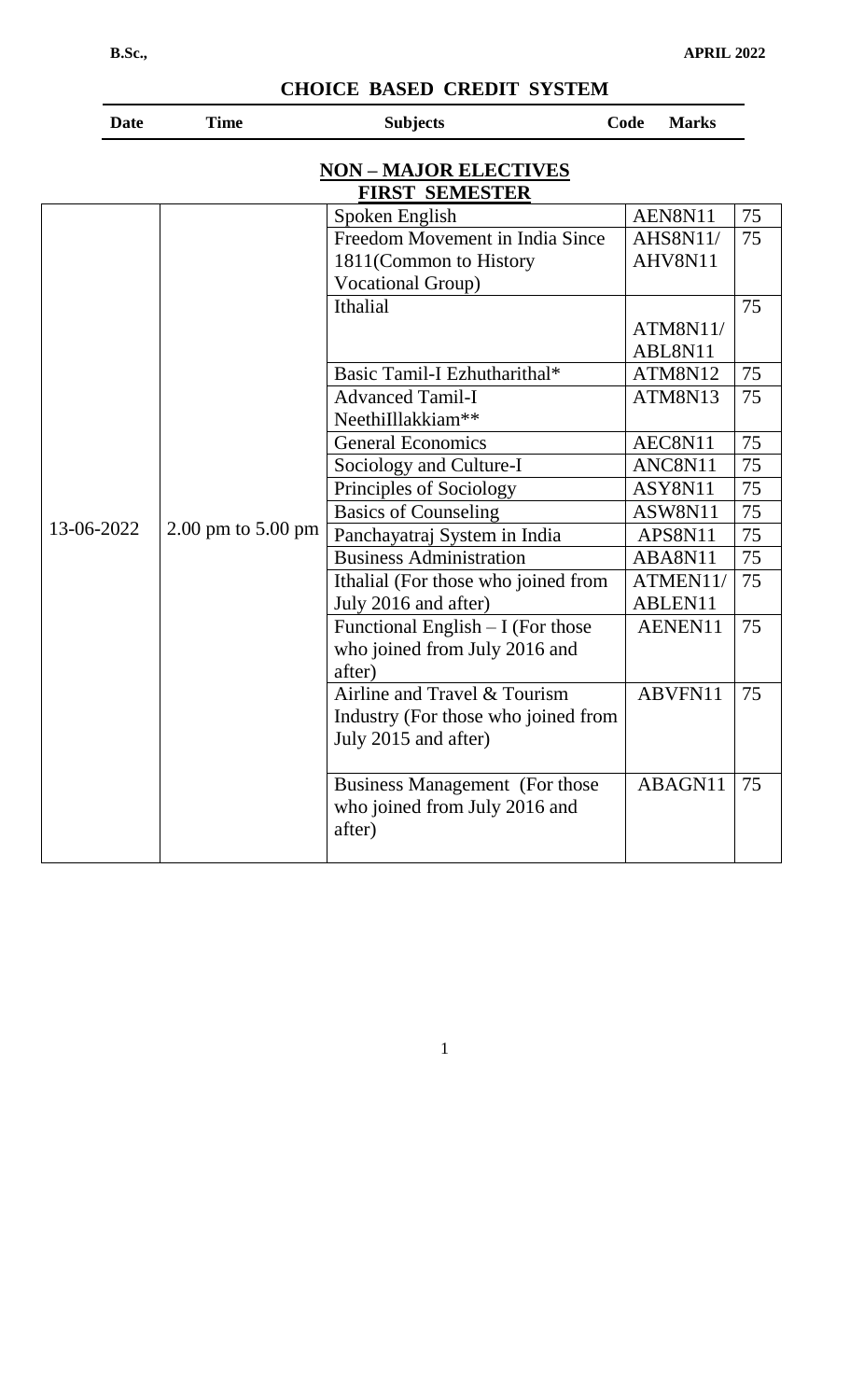| <b>Date</b> | <b>Time</b>           | <b>Subjects</b>                                                                       | Code<br><b>Marks</b> |    |
|-------------|-----------------------|---------------------------------------------------------------------------------------|----------------------|----|
|             |                       | <b>SECOND SEMESTER</b>                                                                |                      |    |
|             |                       | Communicative for placement                                                           | AEN8N21              | 75 |
|             |                       | <b>Constitution of India</b>                                                          | AHS8N21              | 75 |
|             |                       | <b>Constitution of India</b><br>(Vocational                                           | AHV8N21              | 75 |
|             | TamilIllakkiaVaralaru | ATM8N21/<br>ABL8N21                                                                   | 75                   |    |
|             |                       | Basic Tamil-II* Tamil<br>MozhiThirannarithal                                          | <b>ATM8N22</b>       | 75 |
|             |                       | Advanced Tamil-II** Tamil<br>IlakkiyaVaralaruArimugam                                 | <b>ATM8N23</b>       | 75 |
|             |                       | Demography                                                                            | AEC8N21              | 75 |
|             |                       | Sociology and Culture-II                                                              | ANC8N21              | 75 |
|             |                       | Social Demography                                                                     | ASY8N21              | 75 |
|             | 10.00am to 1.00 pm    | Local Self-government                                                                 | ASW8N21              | 75 |
| 13-06-2022  |                       | <b>Human Rights</b>                                                                   | APS8N21              | 75 |
|             |                       | <b>Entrepreneurial Development</b>                                                    | ABA8N21              | 75 |
|             |                       | Ilakkiya Varalaru (For those<br>who joined from July 2016 and<br>after)               | ATMEN21/<br>ABLEN21  | 75 |
|             |                       | Functional English - II (For<br>those who joined from<br>July2016 and after)          | AENEN21              | 75 |
|             |                       | Managerial Skills (For those<br>who joined from July 2015 and<br>after)               | ABVFN21              | 75 |
|             |                       | <b>Entrepreneur Development (For</b><br>those who joined from July<br>2016 and after) | ABAGN21              | 75 |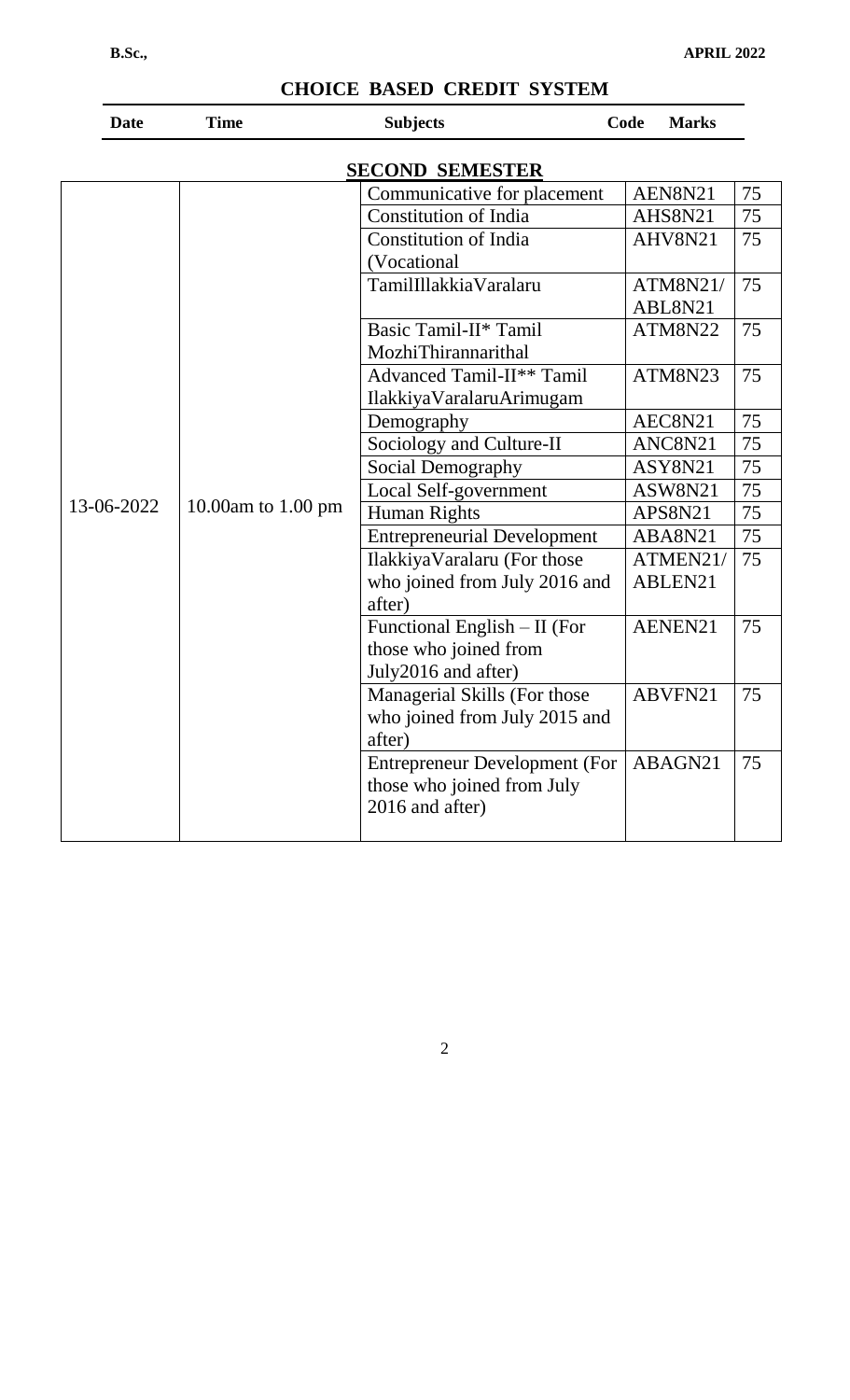| <b>Date</b> | <b>Time</b>                            | <b>Subjects</b>                    | Code<br><b>Marks</b> |    |
|-------------|----------------------------------------|------------------------------------|----------------------|----|
|             |                                        | FIRST SEMESTER                     |                      |    |
|             |                                        | <b>Industrial Chemistry</b>        | SCH8N11              | 75 |
|             |                                        | Introduction to Internet           | <b>SCS8N11/</b>      | 75 |
|             |                                        | (Common to Software and            | SST8N11              |    |
|             |                                        | <b>Computer Science</b> )          |                      |    |
|             |                                        | Introduction to Computers and      | SCS9N11              | 75 |
|             |                                        | Office Automation (Those who       |                      |    |
|             |                                        | joined in July 2009)               |                      |    |
|             |                                        | Basic Physics (Those who           | SPH9N11/             | 75 |
|             |                                        | joined in July 2009)               | SPEAN11              |    |
|             |                                        | <b>Introduction to Rural</b>       | SRD8N11              | 75 |
|             |                                        | Development                        |                      |    |
| 13-06-2022  | $2.00 \text{ pm}$ to $5.00 \text{ pm}$ | Introduction to Information        | SNT8N11/             | 75 |
|             |                                        | Technology                         | SCA8N11              |    |
|             |                                        | (Common to I.T. and B.C.A.         |                      |    |
|             |                                        | Major)                             |                      |    |
|             |                                        | <b>Fundamentals of Mathematics</b> | SMT8N11              | 75 |
|             |                                        | Food and Dairy Microbiology        | SMV8N11              | 75 |
|             |                                        | Human Biology<br>(Common           | <b>SZY8N11/</b>      | 75 |
|             |                                        | to Zoo(Gen) and Zoo                | SZV8N11              |    |
|             |                                        | (Vocational Major)                 |                      |    |
|             |                                        | Introduction to Compute Office     | SCSGN11              | 75 |
|             |                                        | Automation                         |                      |    |
|             |                                        | <b>Office Automation</b>           | SCAGN11              | 75 |
|             |                                        | Introduction to Information        | SNTGN11              | 75 |
|             |                                        | Technology                         |                      |    |
|             |                                        | Electronic Equipments $\&$         | SEC8N11              | 75 |
|             |                                        | Servicing                          |                      |    |
|             |                                        | <b>SECOND SEMESTER</b>             |                      |    |
|             |                                        | Drugs and Cosmetics                | SCH8N21              | 75 |
|             |                                        |                                    |                      |    |
|             |                                        | Introduction to Internet           | SCS9N21              | 75 |
| 13-06-2022  | 10.00 am to 1.00 pm                    |                                    |                      |    |
|             |                                        | Introduction to office             | SCS8N21/             | 75 |
|             |                                        | Automation                         | SST8N21              |    |
|             |                                        | <b>Hotel Reception Management</b>  | SHM8N21              | 75 |
|             |                                        | Web programming                    | <b>SCA8N21/</b>      | 75 |
|             |                                        |                                    | SNT8N21              |    |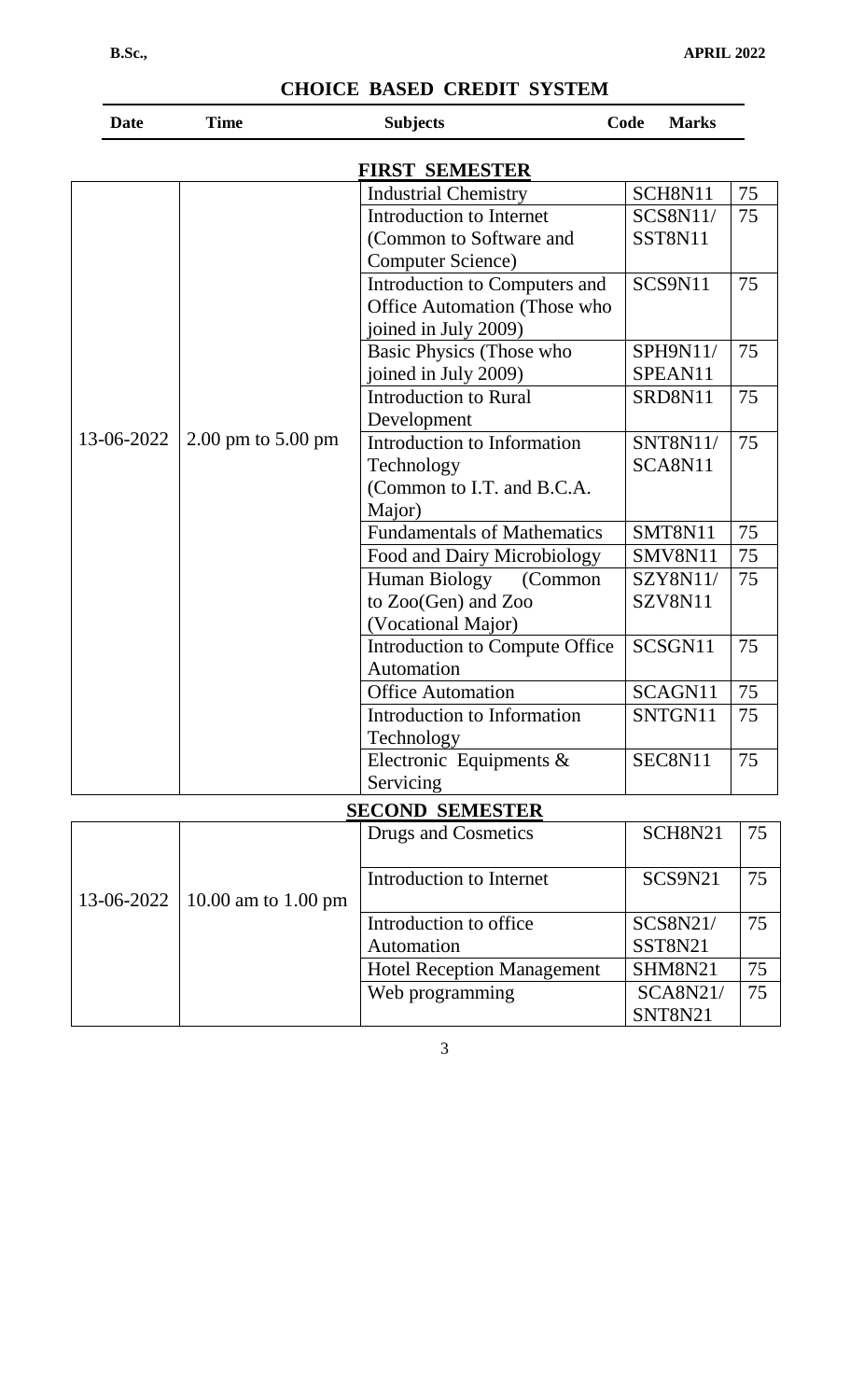| <b>Date</b> | <b>Time</b>                   | <b>Subjects</b>                  | <b>Marks</b><br>Code |    |
|-------------|-------------------------------|----------------------------------|----------------------|----|
|             |                               | Statistics and operation         | SMT8N21              | 75 |
|             |                               | research                         |                      |    |
|             |                               | <b>Medical Lab Technology</b>    | SMV8N21              | 75 |
|             |                               | Introduction to Agriculture – II | SRD8N21              | 75 |
|             |                               | Basic Physics - II               | SPH9N21              | 75 |
|             |                               | <b>Ornamental Fish Culture</b>   | SZY8N21/             | 75 |
|             |                               |                                  | SZV8N21              |    |
| 13-06-2022  | 10.00 am to $1.00 \text{ pm}$ | Fundamentals of Mathematics –    | SMTDN21/             | 75 |
|             |                               | II (For those who joined in July | SMCDN21              |    |
|             |                               | 2016)                            |                      |    |
|             |                               | Introduction to Internet         | SCSGN21              | 75 |
|             |                               | Basic rooms division             | SHMGN21              | 75 |
|             |                               | management                       |                      |    |
|             |                               | Introduction to HTML             | SCAGN <sub>21</sub>  | 75 |
|             |                               | Internet and its Applications    | SNTGN21              | 75 |
|             |                               | P.C. Hardware & Interfacing      | SEC8N21              | 75 |

## **FIRST SEMESTER& SECOND SEMESTER**

|            |                                        | <b>Business Accounting (Common</b> | <b>CCR8N11/</b> | 75 |
|------------|----------------------------------------|------------------------------------|-----------------|----|
|            |                                        | to B.Com. B.Com. (CA) and          | CCA8N11/        |    |
|            |                                        | B.Com. Ecommerce)                  | CEC8N11         |    |
| 13-06-2022 | $2.00 \text{ pm}$ to $5.00 \text{ pm}$ | <b>Business Accounting (Common</b> | CCRDN11/        | 75 |
|            |                                        | to B.Com. B.Com. (CA) and          | CCADN11/        |    |
|            |                                        | B.Com. Ecommerce) (for those       | CECDN11         |    |
|            |                                        | who joined in July 2013 and        |                 |    |
|            |                                        | after)                             |                 |    |
|            |                                        | Retail Marketing (Common to        | <b>CCR8N21/</b> | 75 |
|            |                                        | B.Com., B.Com.(CA) and             | CCA8N21/        |    |
| 13-06-2022 | 10.00 am to 1.00 pm                    | B.Com. Ecommerce)                  | CEC8N21         |    |
|            |                                        | Advertising in Salesmanship        | CCRDN21/        | 75 |
|            |                                        | (Common to B.Com.,                 | CCADN21/        |    |
|            |                                        | B.Com. (CA) and B.Com.             | CECDN21         |    |
|            |                                        | Ecommerce) (For those who          |                 |    |
|            |                                        | joined in July 2013 and after)     |                 |    |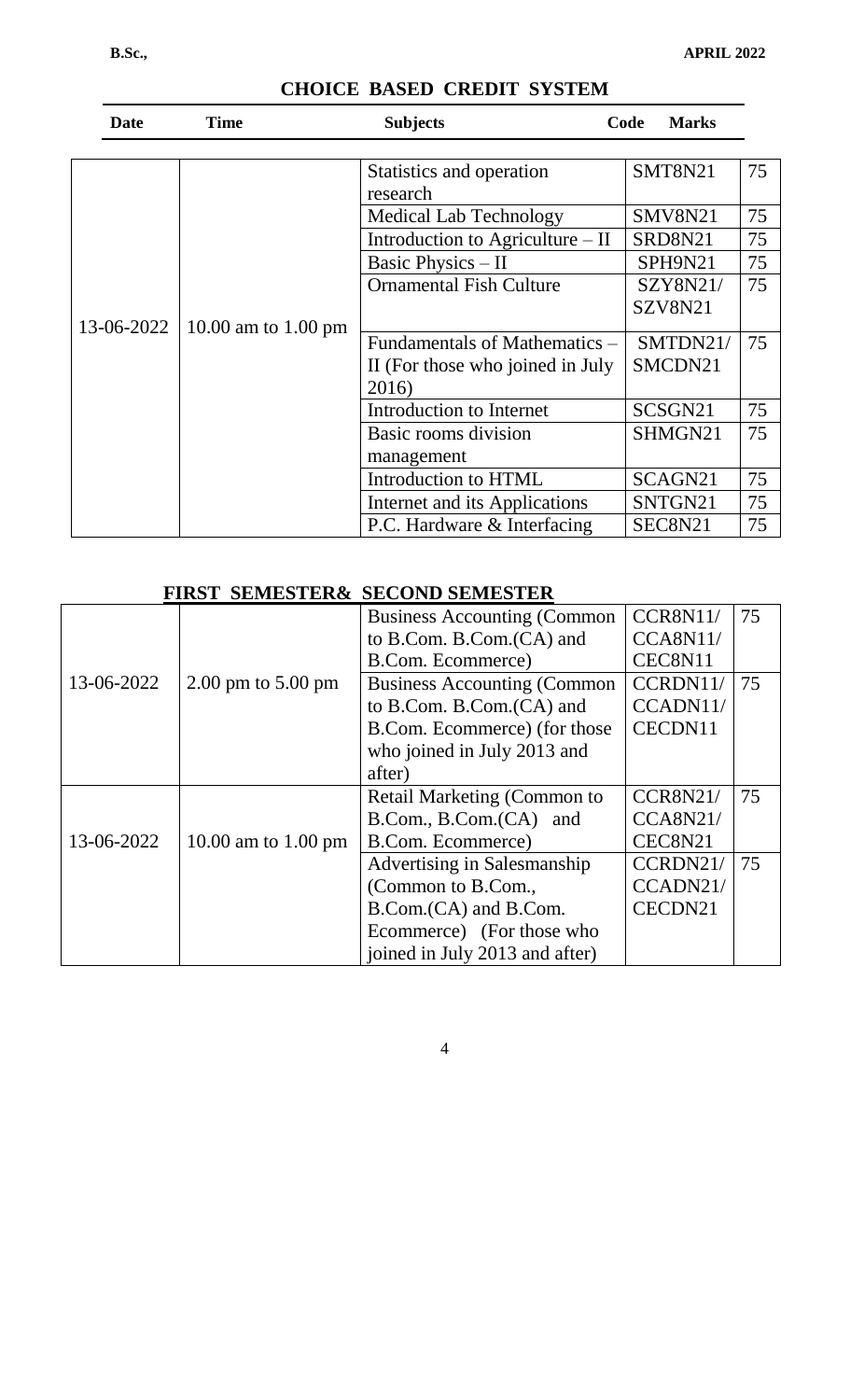| Date | Time | <b>Subjects</b> | Code<br>Marks |
|------|------|-----------------|---------------|
|      |      |                 |               |

### **SIXTH SEMESTER ( For those who joined in July 2008 and after)**

| $\vert$ 07-07-2022 $\vert$ 10.00 am to 1.00 pm | Value Education | UVE8V61 |  |
|------------------------------------------------|-----------------|---------|--|
|------------------------------------------------|-----------------|---------|--|

# **FIFTH SEMESTER**

|  | $\vert 07-07-2022 \vert 2.00 \text{ pm}$ to 5.00 pm $\vert$ Environmental Studies $\vert$ UES8D51 $\vert 75$ |  |
|--|--------------------------------------------------------------------------------------------------------------|--|
|  |                                                                                                              |  |

### **PART – I –TAMIL FIRST& SECOND SEMESTER**

| 08-07-2022 | $2.00 \text{ pm}$ to $5.00 \text{ pm}$ | Tamil Paper - I                                       | UTM8L11        | 75 |
|------------|----------------------------------------|-------------------------------------------------------|----------------|----|
|            |                                        | Tamil Paper - I                                       | UTMEL11        | 75 |
| 08-07-2022 | 10.00 am to $1.00 \text{ pm}$          | Tamil Paper - II                                      | <b>UTM8L21</b> | 75 |
|            |                                        | Tamil Paper - II                                      | UTMEL21        | 75 |
|            |                                        | Vanigakadithangal                                     | UVK8L11        | 75 |
| 08-07-2022 | $2.00 \text{ pm}$ to $5.00 \text{ pm}$ | (B. Com. only)                                        |                |    |
|            |                                        | VanigakadithangalThodarpug<br>al $(B. Com., only)$    | UVKDL11        | 75 |
| 08-07-2022 | $2.00 \text{ pm}$ to $5.00 \text{ pm}$ |                                                       |                |    |
| 08-07-2022 | 10.00 am to $1.00 \text{ pm}$          | KappeedukotpadugalamNadai<br>muraigaluam(B.Com. only) | UVKDl21        | 75 |

### **THIRD & FOURTH SEMESTER**

|            |                               | Tamil Paper – III | <b>UTM8L31</b> | 75  |
|------------|-------------------------------|-------------------|----------------|-----|
| 09-07-2022 | 2.00 pm to $5.00 \text{ pm}$  | Tamil Paper – III | UTMEL31        |     |
| 09-07-2022 |                               | Tamil Paper - IV  | UTM8L41        | -75 |
|            | 10.00 am to $1.00 \text{ pm}$ | Tamil Paper - IV  | UTMEL41        | -75 |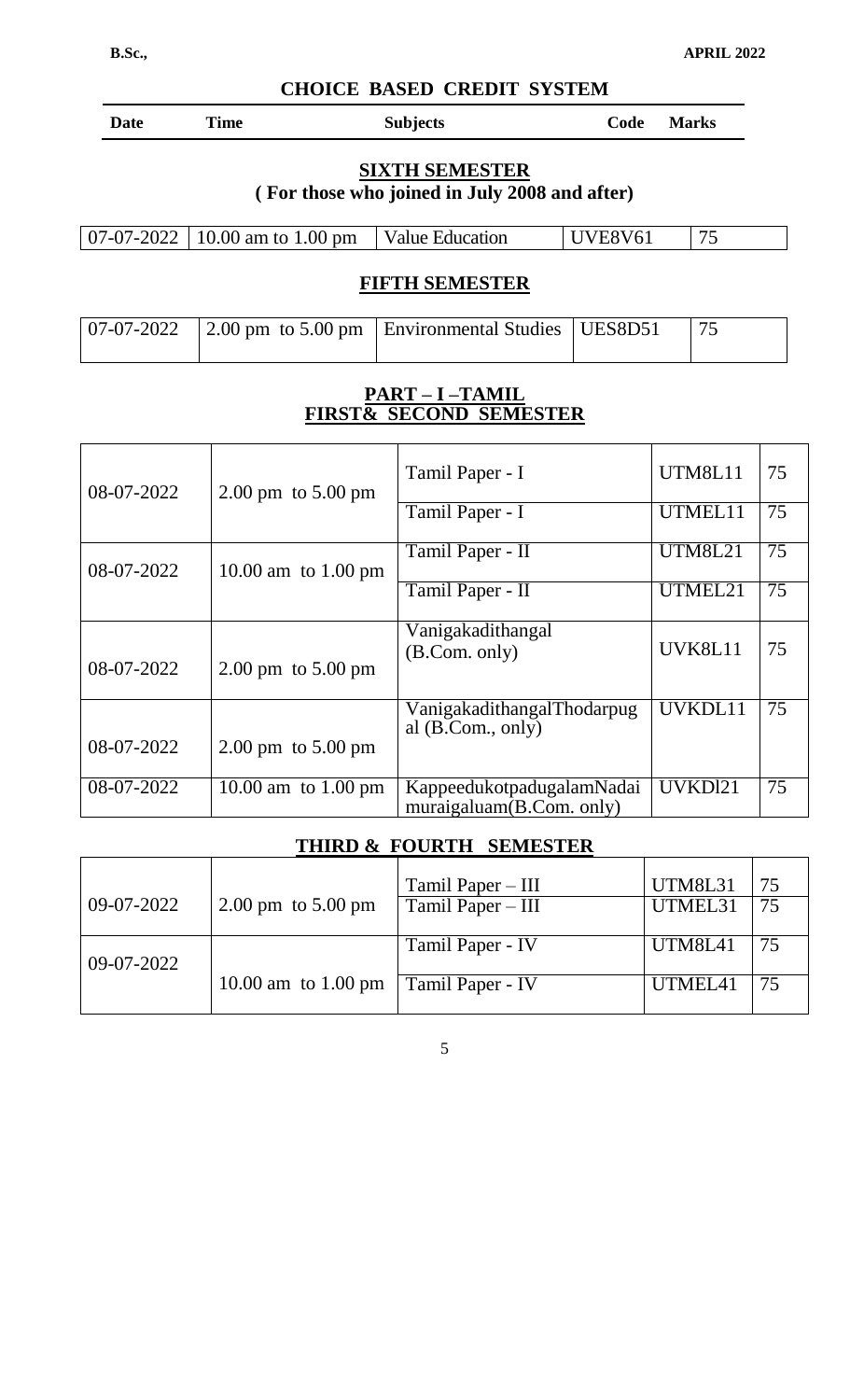| <b>Date</b> | <b>Time</b> | <b>Subjects</b> | Code Marks |
|-------------|-------------|-----------------|------------|
|             |             |                 |            |

## **B.Sc PHYSICS (For those who joined in July 2008)**

# **FIFTH SEMESTER CORE PAPER** 14-06-2022  $\Big| 2.00 \text{ pm} \right| 5.00 \text{ pm}$  Atomic Physics and Quantum Mechanics SPH8C51 | 75 15-06-2022 2.00 pm to 5.00 pm Nuclear Physics SPH8C52 75 16-06-2022 2.00 pm to 5.00 pm Analog Electronics SPH8C53 75 **SKILL BASED SUBJECT** 17-06-2022 2.00 pm to 5.00 pm Bio-Medical Instrumentation SPH8S51 75

# **SIXTH SEMESTER**

|                        |                                        | <b>CORE PAPER</b>                |  |         |    |    |
|------------------------|----------------------------------------|----------------------------------|--|---------|----|----|
| 14-06-2022             | 10.00 $am$ to 1.00 $pm$                | <b>Classical and Statistical</b> |  | SPH8C61 |    | 75 |
|                        |                                        | Mechanics                        |  |         |    |    |
| 15-06-2022             | 10.00am to $1.00 \text{ pm}$           | <b>Material Science</b>          |  | SPH8C62 |    | 75 |
|                        |                                        |                                  |  |         |    |    |
| 16-06-2022             | 10.00 $\text{am}$ to 1.00 $\text{pm}$  | <b>Digital Electronics</b>       |  | SPH8C63 |    | 75 |
|                        |                                        | <b>SKILL BASED SUBJECT</b>       |  |         |    |    |
|                        |                                        |                                  |  |         |    |    |
| 17-06-2022             | 10.00 $\mu$ m to 1.00 $\mu$ m          | <b>Opto Electronics</b>          |  | SPH9S61 | 75 |    |
|                        |                                        | (For those who joined in         |  |         |    |    |
|                        |                                        | <b>July 2009)</b>                |  |         |    |    |
|                        |                                        | <b>THIRD SEMESTER</b>            |  |         |    |    |
|                        |                                        | <b>CORE PAPER</b>                |  |         |    |    |
|                        |                                        |                                  |  |         |    |    |
| 24-06-2022             | $2.00 \text{ pm}$ to $5.00 \text{ pm}$ | Electro Magnetism                |  | SPH8C31 | 75 |    |
| <b>FOURTH SEMESTER</b> |                                        |                                  |  |         |    |    |
|                        |                                        | <b>CORE PAPER</b>                |  |         |    |    |
| 24-06-2022             | 10.00am to $1.00 \text{ pm}$           | <b>Optics and Spectroscopy</b>   |  | SPH8C41 | 75 |    |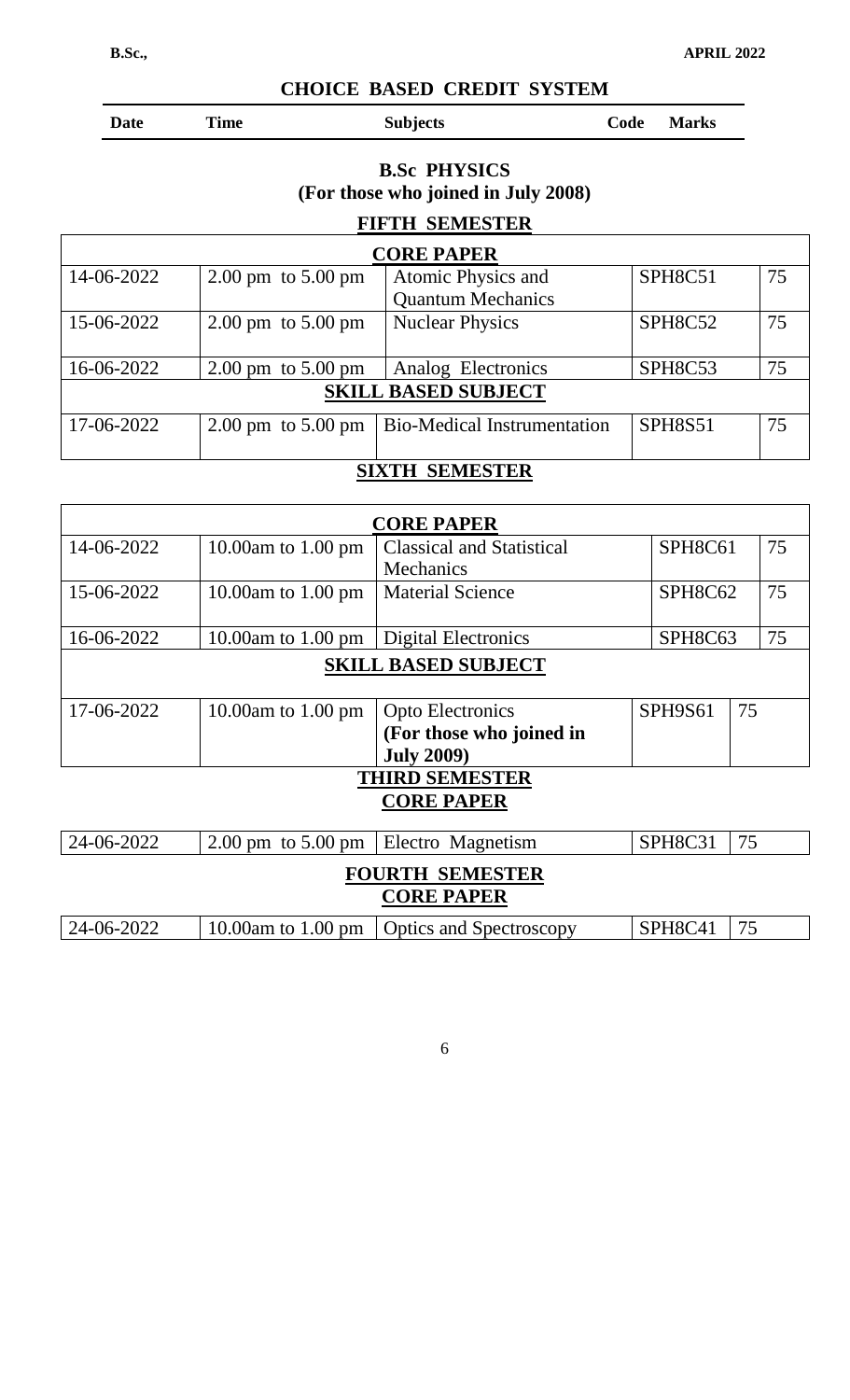$\sqrt{ }$ 

٦

**CHOICE BASED CREDIT SYSTEM**

| ate |  |
|-----|--|
|     |  |

Date Time Subjects Code Marks

### **B.Sc., CHEMISTRY (For those who joined in July 2008) FIFTH SEMESTER**

|            |                                        | <b>CORE PAPER</b>                                                      |                                  |    |
|------------|----------------------------------------|------------------------------------------------------------------------|----------------------------------|----|
| 14-06-2022 | $2.00 \text{ pm}$ to $5.00 \text{ pm}$ | Organic Chemistry - II                                                 | SCH8C51                          | 75 |
| 15-06-2022 | $2.00 \text{ pm}$ to $5.00 \text{ pm}$ | Physical Chemistry-II                                                  | SCH <sub>8</sub> C <sub>52</sub> | 75 |
| 16-06-2022 | $2.00 \text{ pm}$ to $5.00 \text{ pm}$ | Inorganic, Analytical $\&$<br>Application of Computers in<br>Chemistry | SCH <sub>8</sub> C <sub>53</sub> | 75 |
|            |                                        | <b>SKILL BASED SUBJECT</b>                                             |                                  |    |
| 17-06-2022 | $2.00 \text{ pm}$ to $5.00 \text{ pm}$ | Pharmaceutical & Medicinal<br>Chemistry                                | <b>SCH8S51</b>                   | 75 |
|            |                                        | <b>SIXTH SEMESTER</b>                                                  |                                  |    |
|            |                                        | <b>CORE PAPER</b>                                                      |                                  |    |
| 14-06-2022 | 10.00 am to $1.00 \text{ pm}$          | Organic Chemistry-III                                                  | SCH8C61                          | 75 |
| 15-06-2022 | 10.00 am to $1.00 \text{ pm}$          | Physical Chemistry - III                                               | SCH8C62                          | 75 |
| 16-06-2022 | 10.00 am to $1.00 \text{ pm}$          | <b>Applied Chemistry</b>                                               | SCH <sub>8</sub> C <sub>63</sub> | 75 |

| <b>SKILL BASED SUBJECT</b> |                                 |                                                          |              |  |  |  |
|----------------------------|---------------------------------|----------------------------------------------------------|--------------|--|--|--|
|                            | 17-06-2022   10.00am to 1.00 pm | Medical Laboratory Technology<br>& Clinical Biochemistry | SCH8S61   75 |  |  |  |

### **THIRD SEMESTER CORE PAPER**

|  | 24-06-2022   2.00 pm to 5.00 pm | <b>Physical Chemistry - II</b> | $\vert$ SCH8C31 $\vert$ 75 |  |  |  |
|--|---------------------------------|--------------------------------|----------------------------|--|--|--|

### **FOURTH SEMESTER**

| <b>CORE PAPER</b> |                                   |                          |         |  |  |
|-------------------|-----------------------------------|--------------------------|---------|--|--|
|                   | $124-06-2022$ 10.00 am to 1.00 pm | Inorganic Chemistry - II | SCH8C41 |  |  |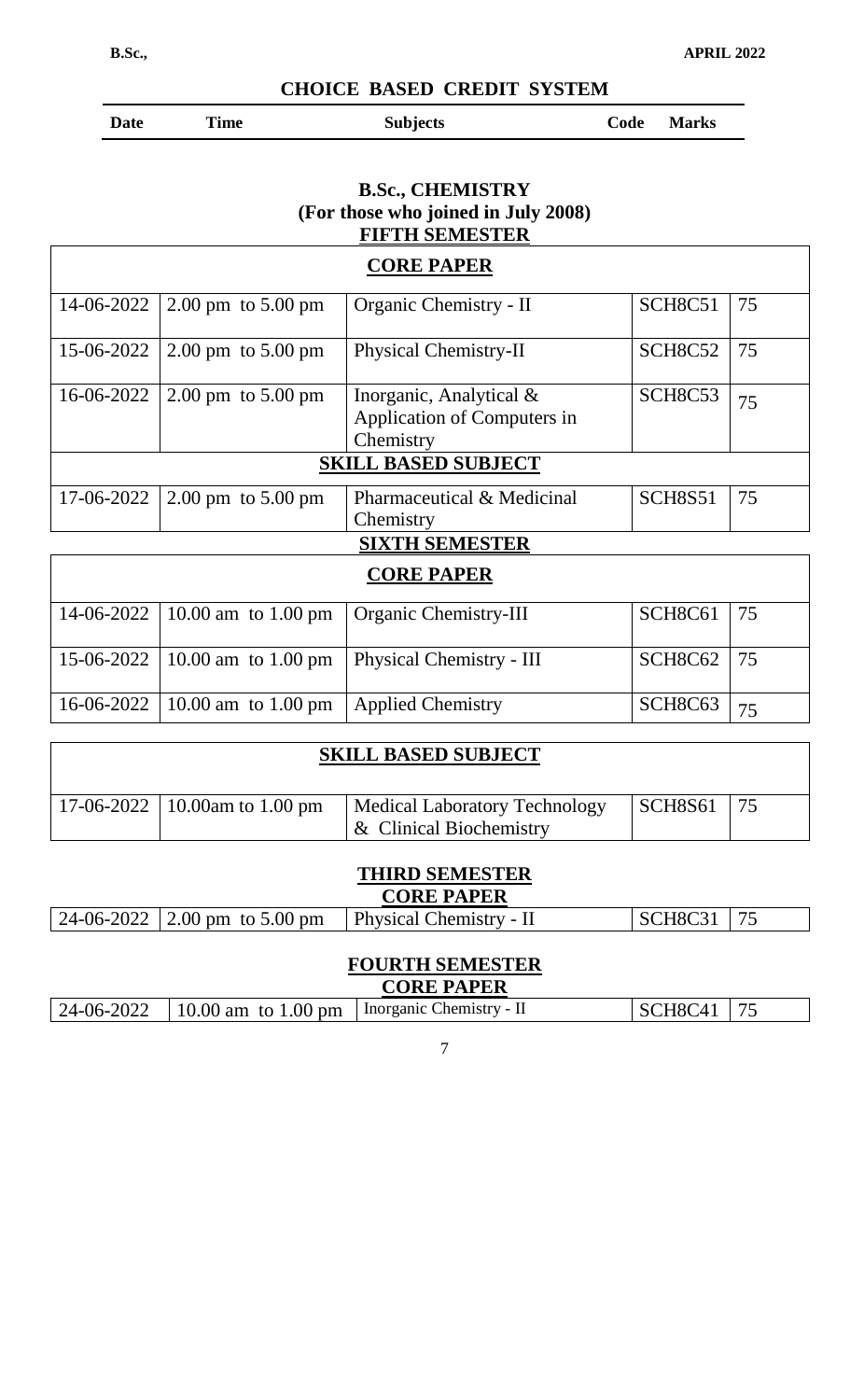| Date                       | <b>Time</b>                            | <b>Subjects</b>                                                  | Code | <b>Marks</b>                     |    |
|----------------------------|----------------------------------------|------------------------------------------------------------------|------|----------------------------------|----|
|                            |                                        | <b>FIRST SEMESTER</b><br><b>CORE PAPER</b>                       |      |                                  |    |
| 27-06-2022                 | $2.00 \text{ pm}$ to $5.00 \text{ pm}$ | Inorganic Chemistry - I<br>(For those who joined in July<br>2008 |      | SCH <sub>8</sub> C <sub>11</sub> | 75 |
|                            |                                        | <b>SECOND SEMESTER</b><br><b>CORE PAPER</b>                      |      |                                  |    |
| 27-06-2022                 | 10.00am to 1.00 pm                     | Organic Chemistry $-I$                                           |      | SCH9C21                          | 75 |
| <b>SKILL BASED SUBJECT</b> |                                        |                                                                  |      |                                  |    |
| 28-06-2022                 | 10.00am to $1.00 \text{ pm}$           | Leather Technology                                               |      | SCH8S21                          | 75 |
| 29-06-2022                 | 10.00am to $1.00 \text{ pm}$           | Paper and Pulp Technology                                        |      | SCH8S22                          | 75 |

### **B.Sc., BOTANY (For those who joined in July 2008) SIXTH SEMESTER CORE PAPER**

|                                                                                   |                      | <b>CONDITA DR</b>                     |                     |    |  |  |
|-----------------------------------------------------------------------------------|----------------------|---------------------------------------|---------------------|----|--|--|
| <b>CORE PAPER</b>                                                                 |                      |                                       |                     |    |  |  |
| 14-06-2022                                                                        | 10.00am to 1.00 pm   | <b>Taxonomy of Angiosperms</b>        | SBY8C61             | 75 |  |  |
|                                                                                   |                      | <b>SKILL BASED SUBJECT</b>            |                     |    |  |  |
| 17-06-2022                                                                        | 10.00am to 1.00 pm   | Food Microbiology                     | <b>SBY8S61</b>      | 75 |  |  |
| (For those who joined in July 2008)<br><b>FIFTH SEMESTER</b><br><b>CORE PAPER</b> |                      |                                       |                     |    |  |  |
| 16-06-2022                                                                        | 2.00 pm to $5.00$ pm | <b>Genetics and Molecular Biology</b> | SZY8C53/<br>SZV8C53 | 75 |  |  |
| <b>SIXTH SEMESTER</b>                                                             |                      |                                       |                     |    |  |  |
| <b>CORE PAPER</b>                                                                 |                      |                                       |                     |    |  |  |

| 14-06-2022   10.00am to 1.00 pm | Biotechnology                   | SZY8C61/<br>SZV8C61 | 75 |
|---------------------------------|---------------------------------|---------------------|----|
| 15-06-2022   10.00am to 1.00 pm | <b>Bio-Chemistry Physiology</b> | SZY8C62/<br>SZV8C62 | 75 |
| 16-06-2022   10.00am to 1.00 pm | Evolution                       | SZY8C63             | 75 |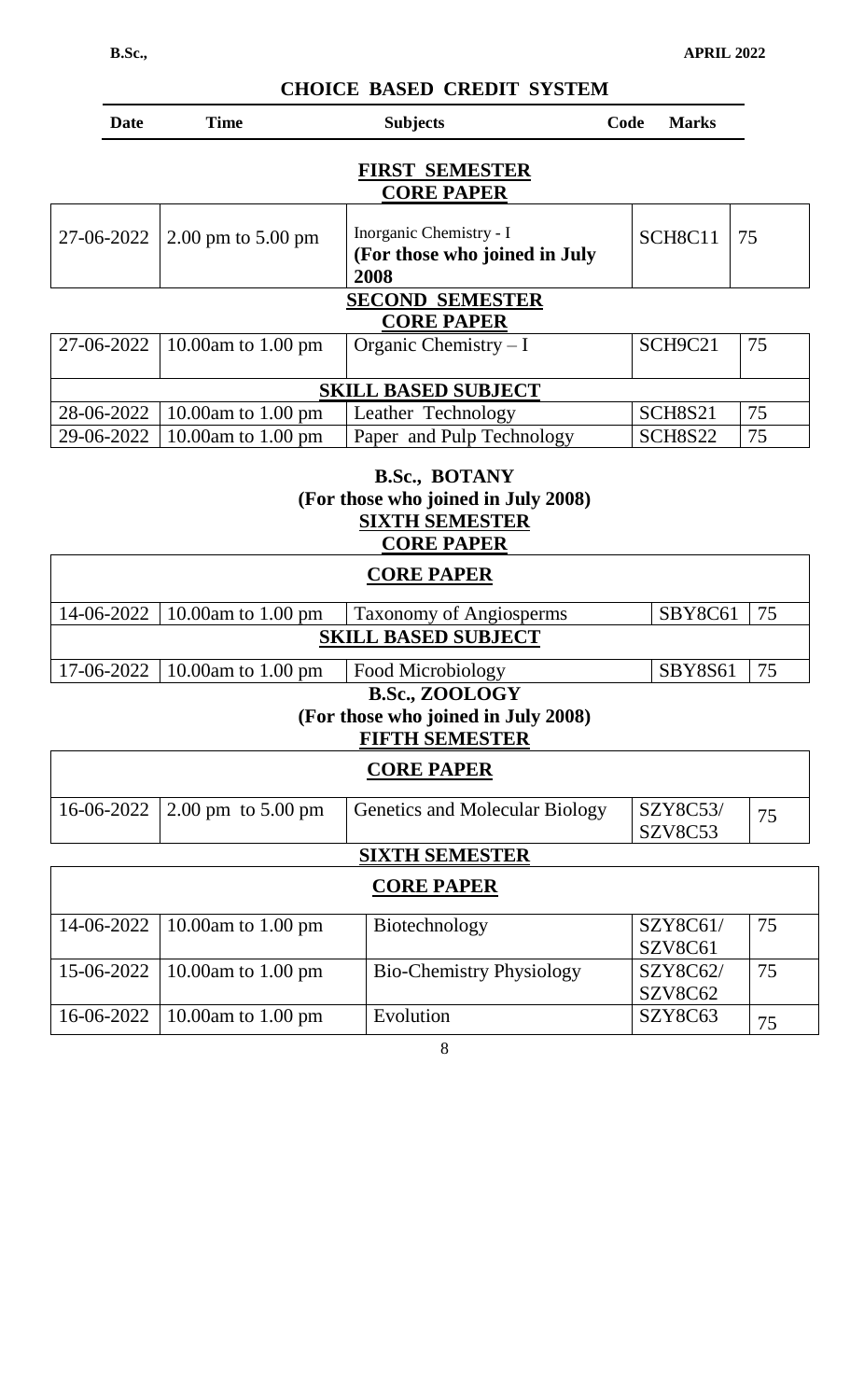|            | <b>Date</b> | <b>Time</b>                            | <b>Subjects</b>                     | Code<br><b>Marks</b>             |
|------------|-------------|----------------------------------------|-------------------------------------|----------------------------------|
|            |             |                                        | <b>SKILL BASED SUBJECT</b>          |                                  |
|            | 17-06-2022  | 10.00am to 1.00 pm                     | Economic Entomology                 | SZY8S61/<br>75<br><b>SZV8S61</b> |
|            |             |                                        | <b>FOURTH SEMESTER</b>              |                                  |
|            |             |                                        | <b>CORE PAPER</b>                   |                                  |
|            | 24-06-2022  | 10.00am to 1.00 pm                     | Cell Biology                        | 75<br>SZY8C41                    |
|            |             |                                        | <b>SECOND SEMESTER</b>              |                                  |
|            |             |                                        | <b>CORE PAPER</b>                   |                                  |
| 27-06-2022 |             | 10.00am to 1.00 pm                     | Chordata (Common to B.Sc. Zoology   | 75<br>SZY8C21/                   |
|            |             |                                        | (Gen) and<br>(Vocational)           | SZV8C21                          |
|            |             |                                        | <b>B.Sc. MICROBIOLOGY</b>           |                                  |
|            |             |                                        | (For those who joined in July 2008) |                                  |
|            |             |                                        | <b>FIFTH SEMESTER</b>               |                                  |
|            |             |                                        | <b>CORE PAPER</b>                   |                                  |
|            | 16-06-2022  | $2.00 \text{ pm}$ to $5.00 \text{ pm}$ | Immunology                          | SMV8C53<br>75                    |
|            |             |                                        | <b>SIXTH SEMESTER</b>               |                                  |
|            |             |                                        | <b>CORE PAPER</b>                   |                                  |
|            | 14-06-2022  | 10.00 $am$ to 1.00 $pm$                | <b>Bio Chemistry</b>                | SMV8C61<br>75                    |
|            | 17-06-2022  | 10.00am to $1.00$ pm                   | <b>Bio Technology</b>               | 75<br>SMV8C62                    |

### **B.Sc MATHEMATICS (For those who joined in July 2008)**

### **FIFTH SEMESTER**

|  | $\vert$ 16-06-2022 $\vert$ 2.00 pm to 5.00 pm $\vert$ Differential equation and Laplace<br><b>Transforms</b> | $ $ SMT8C53 $ $ |  |
|--|--------------------------------------------------------------------------------------------------------------|-----------------|--|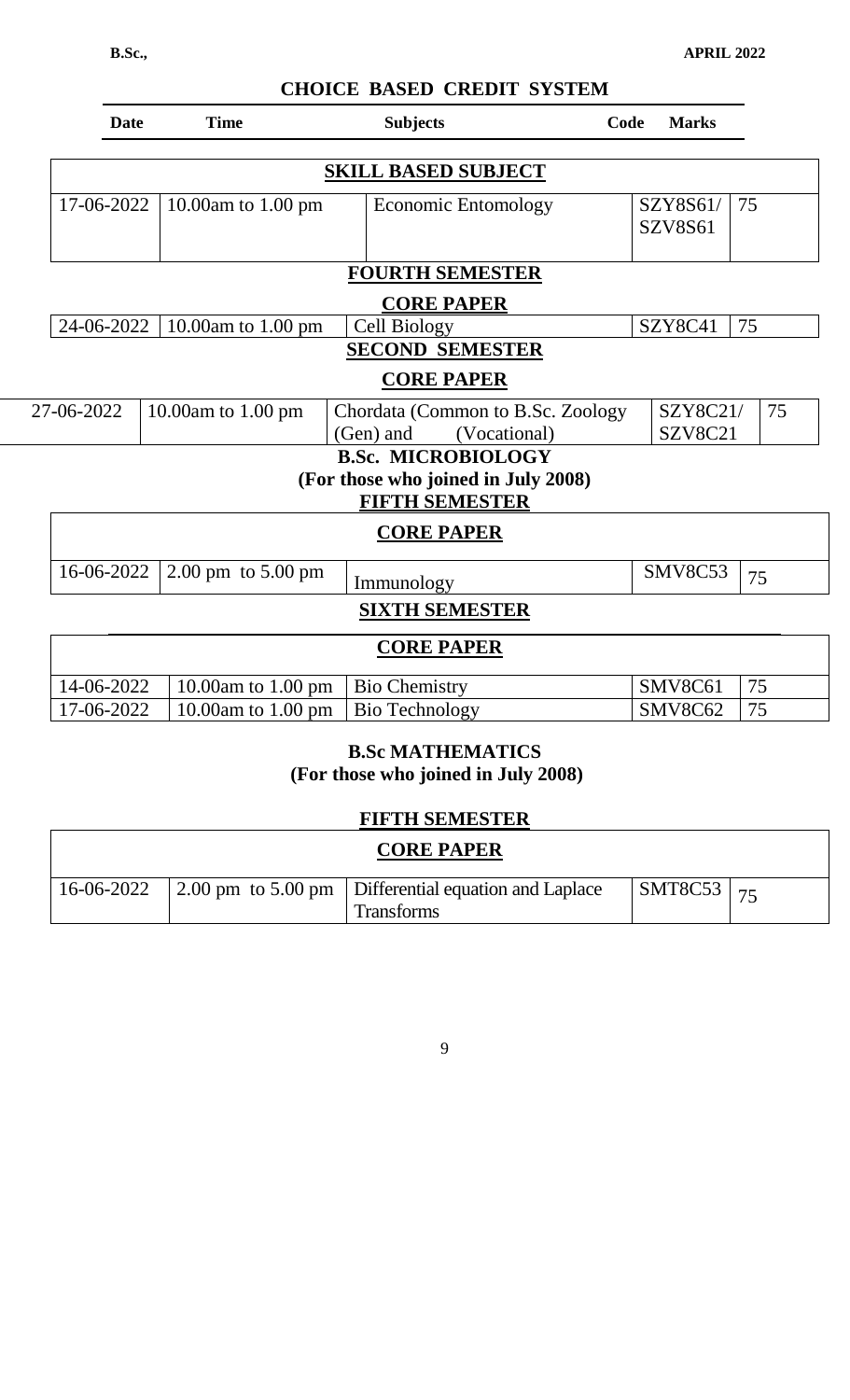Ĭ.

**Date** Time Subjects Code Marks

### **B.Sc., MATHEMATICS (Those who joined in July 2013 and after) FIFTH SEMESTER**

## **CORE PAPER**

| 14-06-2022 | $2.00 \text{ pm}$ to $5.00 \text{ pm}$ | Real Analysis                        | SMTDC51/       | 75 |
|------------|----------------------------------------|--------------------------------------|----------------|----|
|            |                                        |                                      | SMCDC51        |    |
| 15-06-2022 | $2.00 \text{ pm}$ to $5.00 \text{ pm}$ | <b>Numerical Analysis</b>            | SMTDC52/       | 75 |
|            |                                        |                                      | SMCDC52        |    |
| 16-06-2022 | $2.00 \text{ pm}$ to $5.00 \text{ pm}$ | Differential equations & Application | SMTDC53/       | 75 |
|            |                                        |                                      | SMCDC53        |    |
| 17-06-2022 | $2.00 \text{ pm}$ to $5.00 \text{ pm}$ | Modern Algebra                       | SMTDC54/       | 75 |
|            |                                        |                                      | SMCDC54        |    |
|            |                                        | <b>SKILL BASED SUBJECT</b>           |                |    |
| 18-06-2022 | $2.00 \text{ pm}$ to $5.00 \text{ pm}$ | Laplace Transforms & Fourier         | SMTDS51/<br>75 |    |
|            |                                        | series                               | SMCDS51        |    |

| <b>SIXTH SEMESTER</b> |  |
|-----------------------|--|
| <b>CORE PAPER</b>     |  |

|                            |                                       | <b>CORE PAPER</b>         |          |    |  |
|----------------------------|---------------------------------------|---------------------------|----------|----|--|
| 14-06-2022                 | 10.00am to 1.00 pm                    | <b>Complex Analysis</b>   | SMTDC61/ | 75 |  |
|                            |                                       |                           | SMCDC61  |    |  |
| 15-06-2022                 | 10.00am to $1.00$ pm                  | <b>Graph Theory</b>       | SMTDC62/ | 75 |  |
|                            |                                       |                           | SMCDC62  |    |  |
| 16-06-2022                 | 10.00am to $1.00 \text{ pm}$          | <b>Operation Research</b> | SMTDC63/ | 75 |  |
|                            |                                       |                           | SMCDC63  |    |  |
| 17-06-2022                 | 10.00am to 1.00 pm                    | Linear Algebra            | SMTDC64/ | 75 |  |
|                            |                                       |                           | SMCDC64  |    |  |
|                            |                                       |                           |          |    |  |
| <b>SKILL BASED SUBJECT</b> |                                       |                           |          |    |  |
| 18-06-2022                 | 10.00 $\text{am}$ to 1.00 $\text{pm}$ | Boolean Algebra & Logic   | SMTDS61/ | 75 |  |
|                            |                                       |                           | SMCDS61  |    |  |

# **THIRD SEMESTER**

# **CORE PAPER**

| 24-06-2022 | 2.00 pm to 5.00 pm   Mechanics | SMTDC31/ |  |
|------------|--------------------------------|----------|--|
|            |                                | SMCDC31  |  |

 $\overline{1}$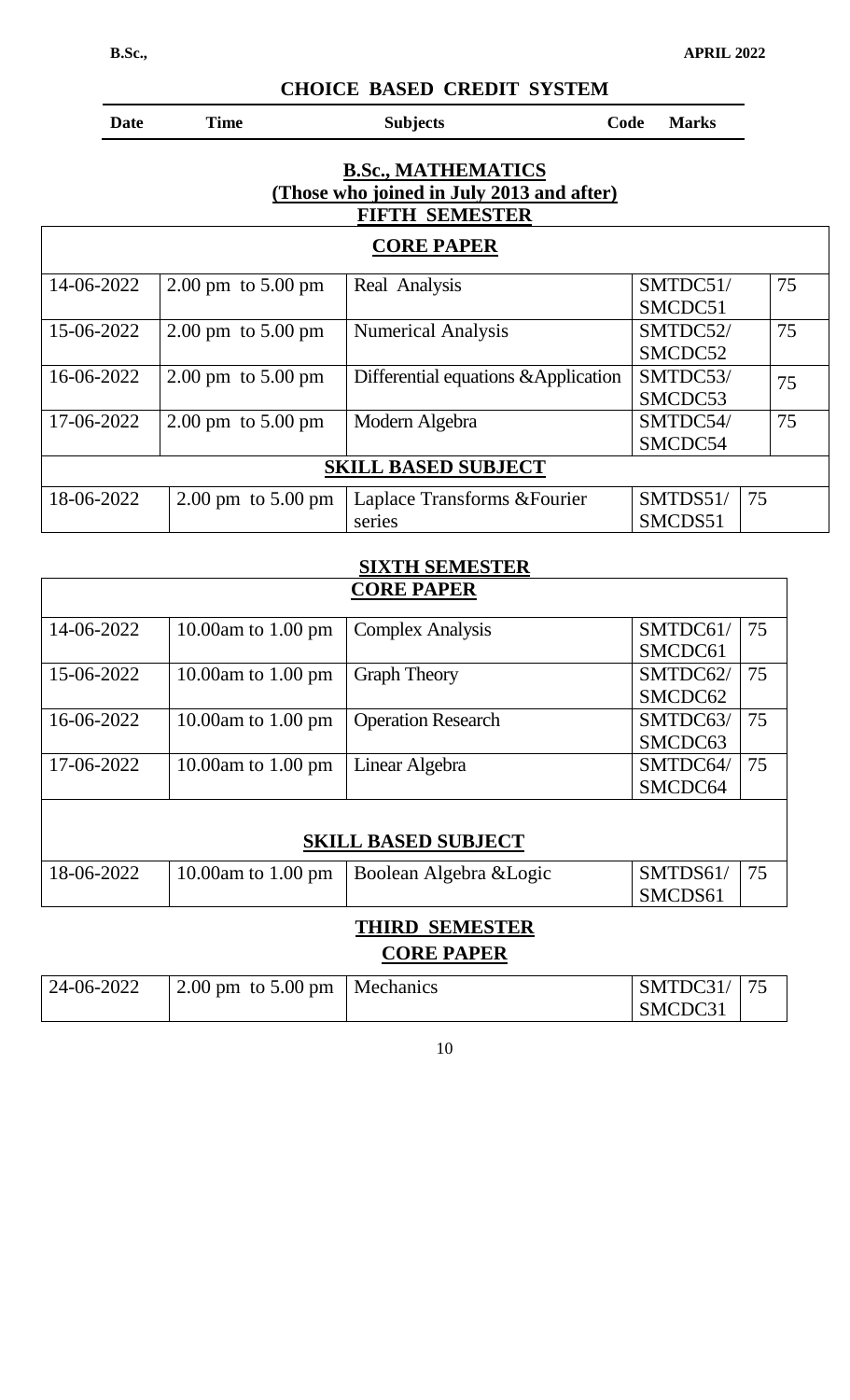SCS9C53

SCS9A51

SCS9A52

75

75

75

| <b>Date</b> | <b>Time</b>                            | <b>Subjects</b>                                                 | Code    | <b>Marks</b>        |    |
|-------------|----------------------------------------|-----------------------------------------------------------------|---------|---------------------|----|
|             |                                        | <b>FOURTH SEMESTER</b>                                          |         |                     |    |
|             |                                        | <b>CORE PAPER</b>                                               |         |                     |    |
| 24-06-2022  | 10.00 $am$ to 1.00 $pm$                | Analytical Geometry & Three<br><b>Dimension Vector Calculus</b> |         | SMTDC41/<br>SMCDC41 | 75 |
|             |                                        | <b>FIRST SEMESTER</b>                                           |         |                     |    |
|             |                                        | <b>CORE PAPER</b>                                               |         |                     |    |
| 27-06-2022  | $2.00 \text{ pm}$ to $5.00 \text{ pm}$ | Calculus                                                        |         | SMTDC11/            | 75 |
|             |                                        |                                                                 |         | SMCDC11             |    |
|             |                                        | <b>SKILL BASED SUBJECT</b>                                      |         |                     |    |
| 28-06-2022  | $2.00 \text{ pm}$ to $5.00 \text{ pm}$ | Arithmetic ability                                              |         | SMTDS11/            | 75 |
|             |                                        |                                                                 |         | SMCDS11             |    |
| 29-06-2022  | $2.00 \text{ pm}$ to $5.00 \text{ pm}$ | <b>Sequences and Series</b>                                     |         | SMTDS12/            | 75 |
|             |                                        |                                                                 |         | SMCDS12             |    |
|             |                                        | <b>SECOND SEMESTER</b>                                          |         |                     |    |
|             |                                        | <b>CORE PAPER</b>                                               |         |                     |    |
| 27-06-2022  | 10.00am to 1.00 pm                     | Theory of Equation and                                          |         | SMTDC21/            | 75 |
|             |                                        | Trigonometry                                                    |         | SMCDC21             |    |
|             |                                        | <b>SKILL BASED SUBJECT</b>                                      |         |                     |    |
| 28-06-2022  | 10.00am to 1.00 pm                     | <b>Office Automation</b>                                        |         | SMTDS21/            | 75 |
|             |                                        |                                                                 |         | SMCDS21             |    |
|             |                                        | <b>B.Sc. COMPUTER SCIENCE</b>                                   |         |                     |    |
|             |                                        | <b>FIFTH SEMESTER</b>                                           |         |                     |    |
|             |                                        | <b>CORE PAPER</b>                                               |         |                     |    |
| 14-06-2022  | $2.00 \text{ pm}$ to $5.00 \text{ pm}$ | Database Management System                                      |         | SCS8C51/            | 75 |
|             |                                        |                                                                 | SCS9C51 |                     |    |
| 15-06-2022  | $2.00 \text{ pm}$ to $5.00 \text{ pm}$ | <b>Operating System</b>                                         |         | <b>SCS8C52/</b>     | 75 |
|             |                                        |                                                                 |         | SCS9C52             |    |

### 11

**(ANY ONE OF THE FOLLOWING - ELECTIVE)**

Web Technology SCS8A51/

Computer Networks SCS8A52/

16-06-2022 2.00 pm to 5.00 pm Software Engineering SCS8C53/

17-06-2022 2.00 pm to 5.00 pm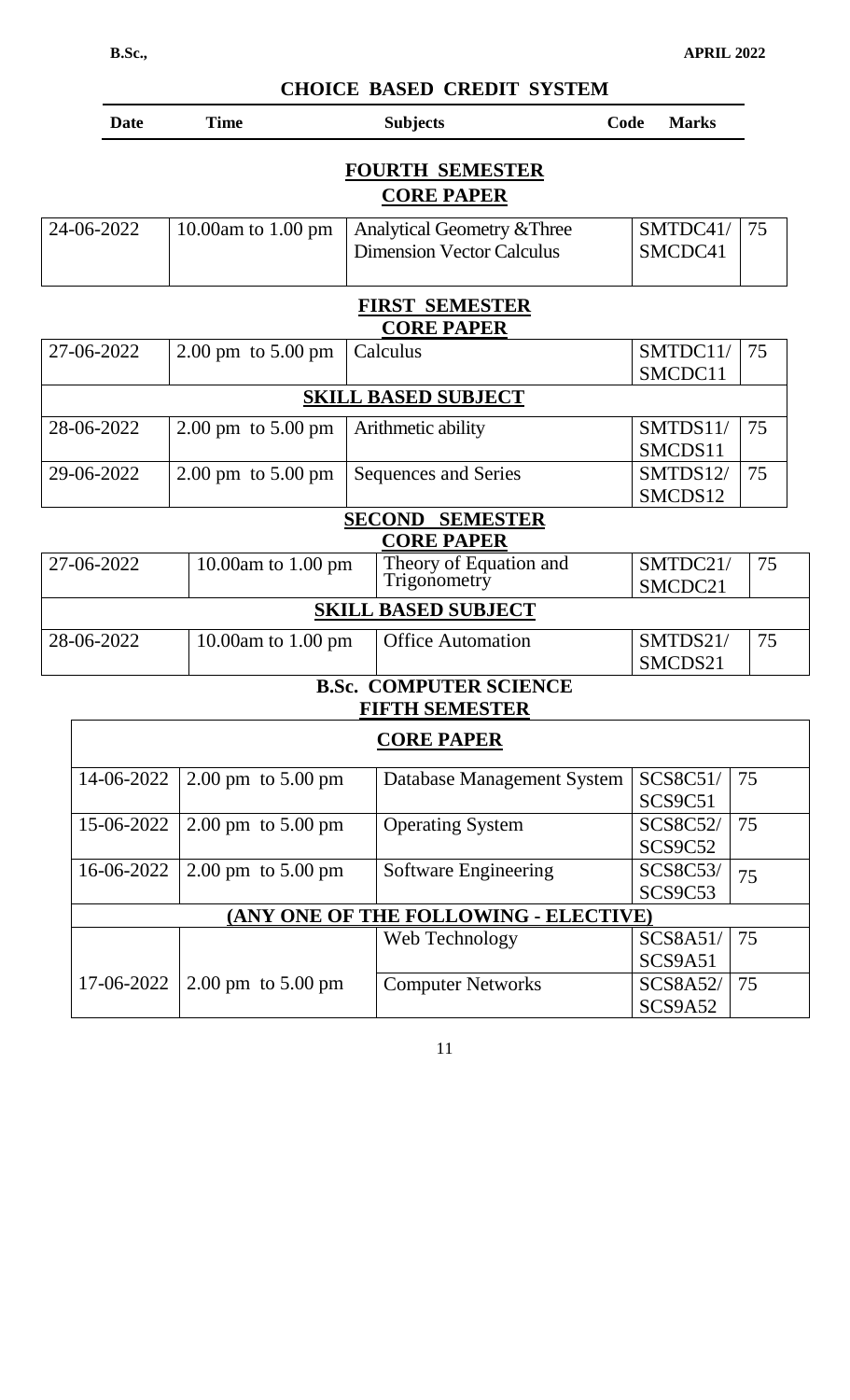| Date       | <b>Time</b>                            | <b>Subjects</b>                        | Code<br><b>Marks</b>       |    |
|------------|----------------------------------------|----------------------------------------|----------------------------|----|
|            |                                        | <b>SIXTH SEMESTER</b>                  |                            |    |
|            |                                        | <b>CORE PAPER</b>                      |                            |    |
| 14-06-2022 | 10.00am to $1.00 \text{ pm}$           | <b>Computer Graphics</b>               | SCS8C61/<br>SCS9C61        | 75 |
|            |                                        | <b>SKILL BASED SUBJECT</b>             |                            |    |
| 15-06-2022 | 10.00am to 1.00 pm                     | Numerical ability                      | SCS8S61/<br><b>SCS9S61</b> | 75 |
| 16-06-2022 | 10.00 $am$ to 1.00 $pm$                | E-Commerce                             | SCS8S62/<br><b>SCS9S62</b> | 75 |
| 17-06-2022 | 10.00am to $1.00 \text{ pm}$           | Multimedia Technology                  | SCS8A61/<br>SCS9A61        | 75 |
| 17-06-2022 | 10.00am to $1.00 \text{ pm}$           | <b>Client Server Computing</b>         | SCS8A63/<br>SCS9A63        | 75 |
|            |                                        | <b>THIRD SEMESTER</b>                  |                            |    |
|            |                                        | <b>CORE PAPER</b>                      |                            |    |
| 24-06-2022 | $2.00 \text{ pm}$ to $5.00 \text{ pm}$ | Data Structures and C++<br>Programming | <b>SCS9C31</b>             | 75 |

# **FOURTH SEMESTER**

|            | <b>CORE PAPER</b>                      |                                    |                 |    |  |
|------------|----------------------------------------|------------------------------------|-----------------|----|--|
| 24-06-2022 | 10.00am to 1.00 pm                     | <b>Object Oriented Programming</b> | SCS8C41/        | 75 |  |
|            |                                        | <b>Using Java</b>                  | SCS9C41         |    |  |
|            |                                        |                                    |                 |    |  |
|            |                                        | <b>ALLIED SUBJECTS</b>             |                 |    |  |
| 27-06-2022 | 10.00am to 1.00 pm                     | Numeric Methods                    | <b>SCS8A42/</b> | 75 |  |
|            |                                        | (Those who joined in July          | SCS9A41         |    |  |
|            |                                        | 2008)                              |                 |    |  |
|            |                                        | <b>SKILL BASED SUBJECT</b>         |                 |    |  |
| 28-06-2022 | 10.00 $\mu$ m to 1.00 $\mu$ m          | <b>System Software</b>             | SCS8S41/        | 75 |  |
|            |                                        |                                    | <b>SCS9S41</b>  |    |  |
|            | <b>FIRST SEMESTER</b>                  |                                    |                 |    |  |
|            |                                        | <b>CORE PAPER</b>                  |                 |    |  |
| 29-06-2022 | $2.00 \text{ pm}$ to $5.00 \text{ pm}$ | Programming in C                   | SCS9C11         | 75 |  |
|            |                                        |                                    |                 |    |  |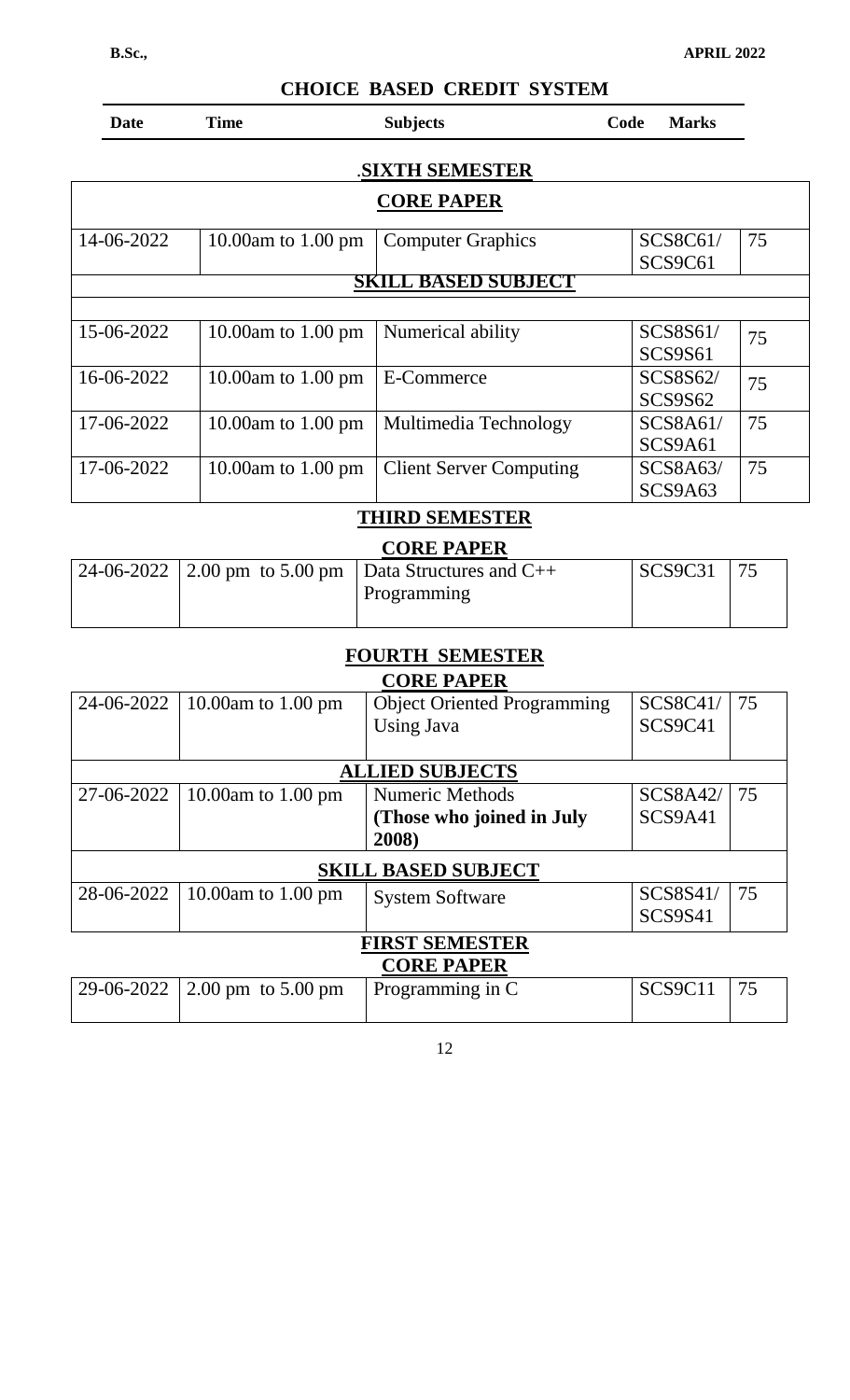| Date         | <b>Time</b>                           | <b>Subjects</b>                                                                                       | Code | <b>Marks</b>                |  |
|--------------|---------------------------------------|-------------------------------------------------------------------------------------------------------|------|-----------------------------|--|
|              |                                       |                                                                                                       |      |                             |  |
| $30-06-2022$ | 2.00 pm to $5.00 \text{ pm}$          | <b>Mathematical Foundation -I</b><br>(Those who joined in July<br>2008)(Common to Comp.Sci.<br>& I.T) |      | SMT8A12<br>$\overline{175}$ |  |
| $30-06-2022$ | $\vert 2.00 \,\mathrm{pm}$ to 5.00 pm | Mathematical Foundation -I<br>(Those who joined in July<br>2009)                                      |      | SCS9A11<br>75               |  |

### **SECOND SEMESTER**

### **CORE PAPER**

| 29-06-2022   10.00am to 1.00 pm | Digital Principles & Computer<br>Organization            | SCS9C21 | 75 |  |  |
|---------------------------------|----------------------------------------------------------|---------|----|--|--|
| <b>ALLIED SUBJECTS</b>          |                                                          |         |    |  |  |
| 30-06-2022   10.00am to 1.00 pm | Mathematical Foundation -II<br>(Those who joined in July | SCS9A21 | 75 |  |  |
|                                 |                                                          | 2009    |    |  |  |

## **B.Sc., COMPUTER SCIENCE (For those who joined in July 2016 on wards)**

# **FIFTH SEMESTER**

# **CORE PAPER**

| 14-06-2022 | 2.00 pm to 5.00 pm   Relational Database |                                                                   | $SCSGC51$   75 |                 |
|------------|------------------------------------------|-------------------------------------------------------------------|----------------|-----------------|
|            |                                          | <b>Management Systems</b>                                         |                |                 |
| 16-06-2022 |                                          | $\frac{1}{2.00}$ pm to 5.00 pm $\frac{1}{2}$ Software Engineering | SCSGC53        | $\overline{75}$ |

### **SIXTH SEMESTER**

| <b>CORE PAPER</b>          |                              |                                            |                     |            |
|----------------------------|------------------------------|--------------------------------------------|---------------------|------------|
| 14-06-2022                 | 10.00am to 1.00 pm           | Data Communication and                     | SCSGC61             | $\vert$ 75 |
|                            |                              | <b>Computer Networks</b>                   |                     |            |
| 15-06-2022                 | 10.00am to $1.00 \text{ pm}$ | Data Mining                                | SCSGC <sub>62</sub> | 75         |
|                            |                              |                                            |                     |            |
| <b>SKILL BASED SUBJECT</b> |                              |                                            |                     |            |
|                            |                              |                                            |                     |            |
| 16-06-2022                 |                              | 10.00am to 1.00 pm   Quantitative Aptitude | SCSGS61             | 75         |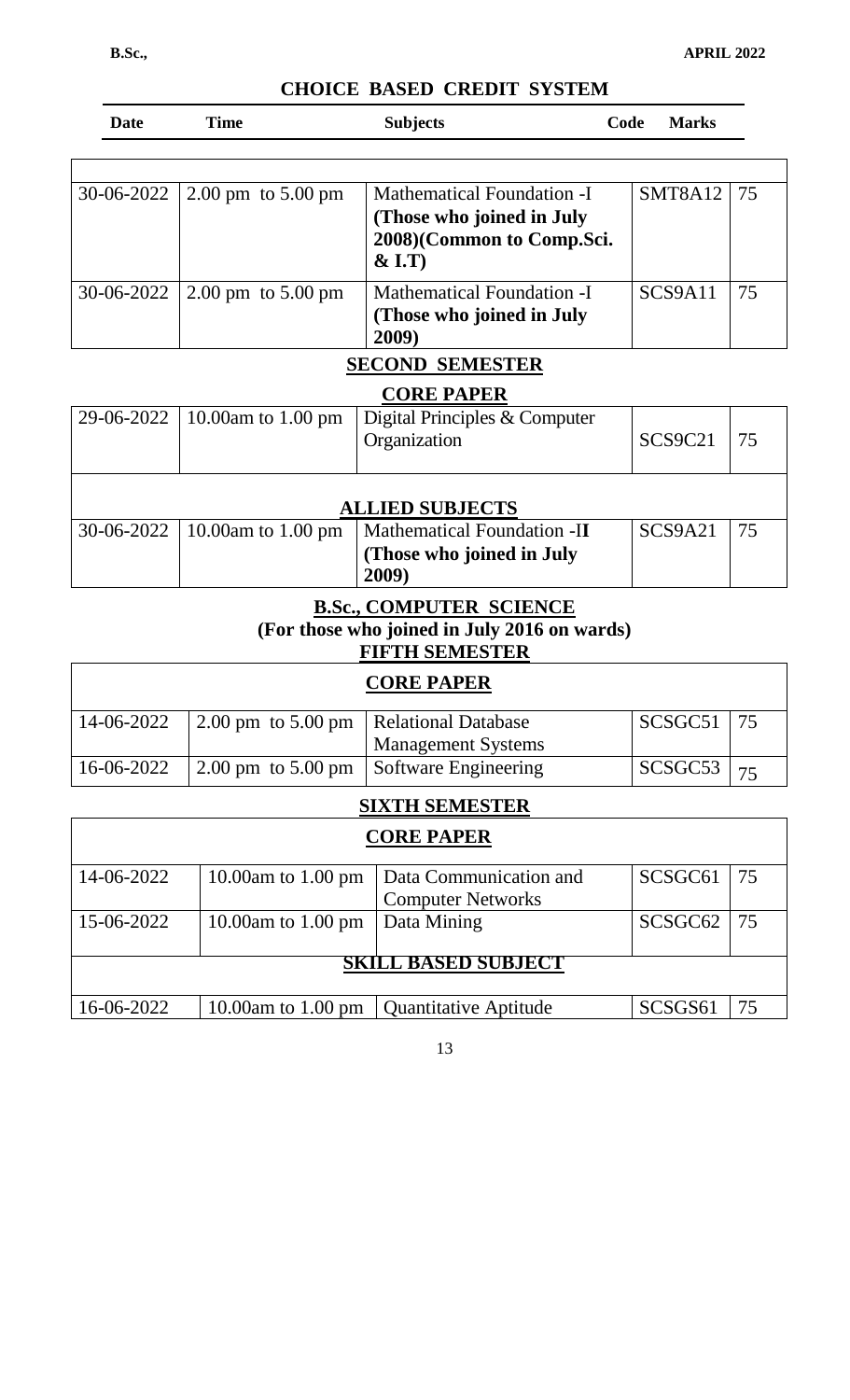| Date       | Time               | <b>Subjects</b>                        | Code<br><b>Marks</b> |  |
|------------|--------------------|----------------------------------------|----------------------|--|
|            |                    |                                        |                      |  |
|            |                    | (ANY ONE OF THE FOLLOWING - ELECTIVE)  |                      |  |
| 17-06-2022 |                    | 10.00am to 1.00 pm   Computer Graphics | $SCSGA61$   75       |  |
|            |                    |                                        |                      |  |
| 17-06-2022 | 10.00am to 1.00 pm | Information Security                   | SCSGA63   75         |  |

# **THIRD SEMESTER**

| <b>CORE PAPER</b> |  |                                                                  |                |  |
|-------------------|--|------------------------------------------------------------------|----------------|--|
| 24-06-2022        |  | 2.00 pm to 5.00 pm   Data Structures and Computer<br>Algorithems | $SCSGC31$   75 |  |

### **FOURTH SEMESTER**

### **CORE PAPER**

| 24-06-2022 | 10.00am to $1.00 \text{ pm}$ | Java Programming        | SCSGC41             | 75 |  |
|------------|------------------------------|-------------------------|---------------------|----|--|
| 27-06-2022 | 10.00am to 1.00 pm           | <b>Systems Software</b> | SCSGC <sub>42</sub> | 75 |  |
|            | <b>ALLIED SUBJECTS</b>       |                         |                     |    |  |
| 28-06-2022 | 10.00am to $1.00 \text{ pm}$ | Numerical Methods       | SCSGA41             | 75 |  |

# **FIRST SEMESTER**

|            |                                        | <b>CORE PAPER</b>                  |                     |    |  |  |
|------------|----------------------------------------|------------------------------------|---------------------|----|--|--|
| 29-06-2022 | $2.00 \text{ pm}$ to $5.00 \text{ pm}$ | Programming in C                   | SCSGC11             | 75 |  |  |
|            |                                        |                                    |                     |    |  |  |
|            | <b>SECOND SEMESTER</b>                 |                                    |                     |    |  |  |
|            |                                        | <b>CORE PAPER</b>                  |                     |    |  |  |
| 29-06-2022 | 10.00 $\text{am}$ to 1.00 $\text{pm}$  | <b>Object Oriented Programming</b> | SCSGC <sub>21</sub> | 75 |  |  |
|            |                                        | with $C++$                         |                     |    |  |  |
|            |                                        | <b>ALLIED SUBJECTS</b>             |                     |    |  |  |
| 30-06-2022 | 10.00am to $1.00 \text{ pm}$           | <b>Mathematical Foundation -II</b> | SCSGA21             | 75 |  |  |
|            |                                        | (Those who joined in July          |                     |    |  |  |
|            |                                        | 2016)                              |                     |    |  |  |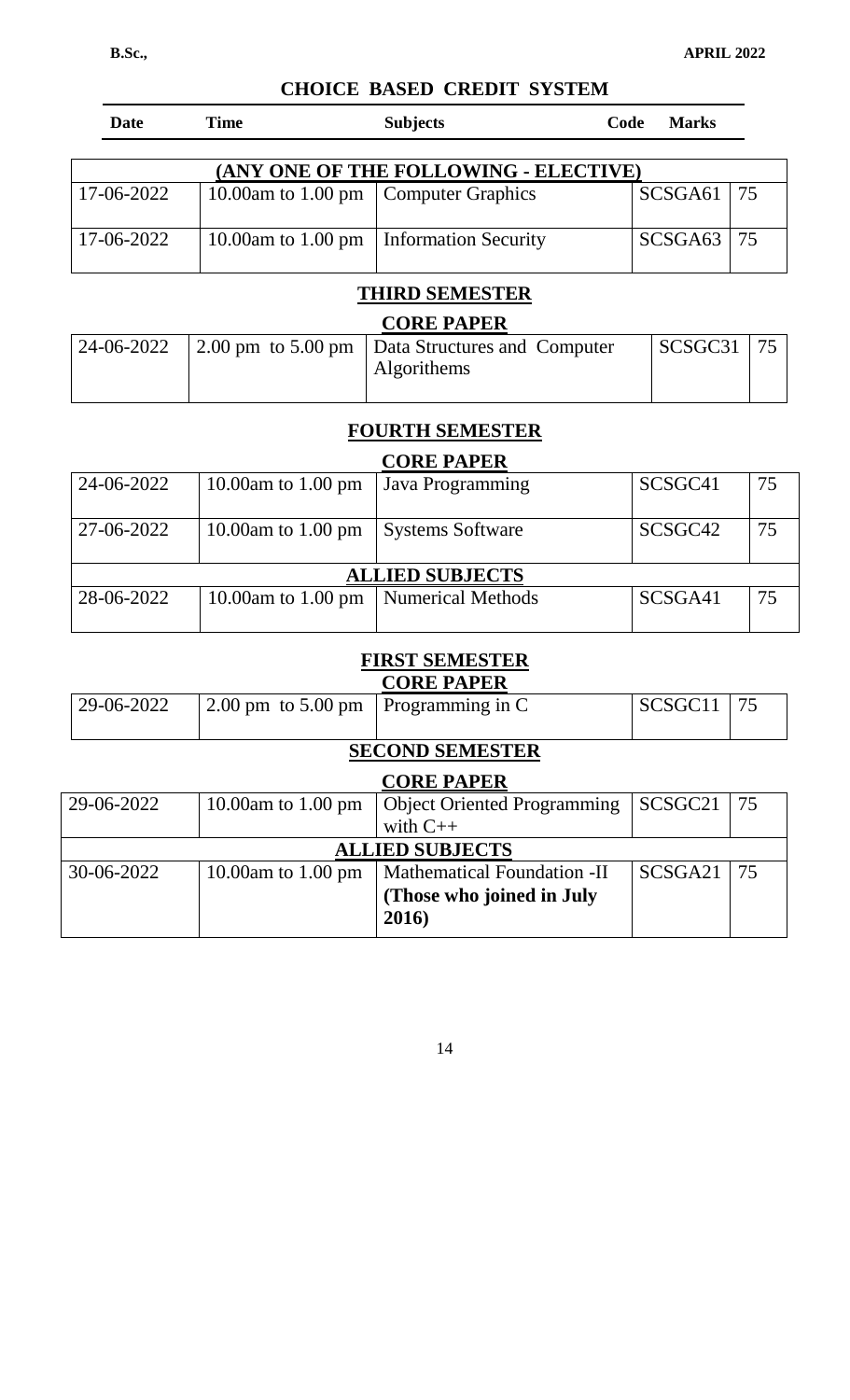| <b>CHOICE BASED CREDIT SYSTEM</b>                                                     |                                        |                         |                                                                                                     |      |                |    |
|---------------------------------------------------------------------------------------|----------------------------------------|-------------------------|-----------------------------------------------------------------------------------------------------|------|----------------|----|
| <b>Date</b>                                                                           | <b>Time</b>                            |                         | <b>Subjects</b>                                                                                     | Code | <b>Marks</b>   |    |
| <b>B.Sc. SOFTWARE</b><br>(For those who joined in July 2008)<br><b>SIXTH SEMESTER</b> |                                        |                         |                                                                                                     |      |                |    |
|                                                                                       |                                        |                         | <b>CORE PAPER</b>                                                                                   |      |                |    |
| 14-06-2022                                                                            | 10.00am to 1.00 pm                     |                         | Multimedia                                                                                          |      | SST8C61        | 75 |
|                                                                                       |                                        |                         | <b>SKILL BASED SUBJECT</b>                                                                          |      |                |    |
| 15-06-2022                                                                            | 10.00am to 1.00 pm                     |                         | <b>Software Quality Assurance</b>                                                                   |      | <b>SST8S61</b> | 75 |
| 16-06-2022                                                                            | 10.00am to 1.00 pm                     |                         | <b>Numerical Ability</b>                                                                            |      | SST8S62        | 75 |
| 17-06-2022                                                                            | 10.00am to 1.00 pm                     |                         | Data Mining                                                                                         |      | SST8S63        | 75 |
|                                                                                       |                                        |                         | (ANY ONE OF THE FOLLOWING - ELECTIVE)                                                               |      |                |    |
| 18-06-2022                                                                            | 10.00am to 1.00 pm                     |                         | <b>Wireless Computing</b>                                                                           |      | SST8A61        | 75 |
|                                                                                       |                                        |                         | <b>B.Sc. INFORMATION TECHNOLOGY</b><br>(For those who joined in July 2008)<br><b>FIFTH SEMESTER</b> |      |                |    |
|                                                                                       |                                        |                         | <b>CORE PAPER</b>                                                                                   |      |                |    |
| 14-06-2022                                                                            | $2.00 \text{ pm}$ to $5.00 \text{ pm}$ |                         | Java Programming                                                                                    |      | SNT8C51        | 75 |
| 15-06-2022                                                                            | 2.00 pm to 5.00 pm                     |                         | <b>Operating System</b>                                                                             |      | SNT8C52        | 75 |
|                                                                                       |                                        |                         | <b>SKILL BASED SUBJECT</b>                                                                          |      |                |    |
| 16-06-2022                                                                            | 2.00 pm to 5.00 pm                     |                         | Cryptography                                                                                        |      | <b>SNT8S51</b> | 75 |
| 17-06-2022                                                                            | $2.00 \text{ pm}$ to $5.00 \text{ pm}$ |                         | <b>Client Server Computing</b>                                                                      |      | SNT8A51        | 75 |
|                                                                                       |                                        |                         | <b>SIXTH SEMESTER</b><br><b>CORE PAPER</b>                                                          |      |                |    |
|                                                                                       |                                        |                         | <b>CORE PAPER</b>                                                                                   |      |                |    |
| 14-06-2022                                                                            |                                        | 10.00 $am$ to 1.00 $pm$ | Software Engineering                                                                                |      | SNT8C61        | 75 |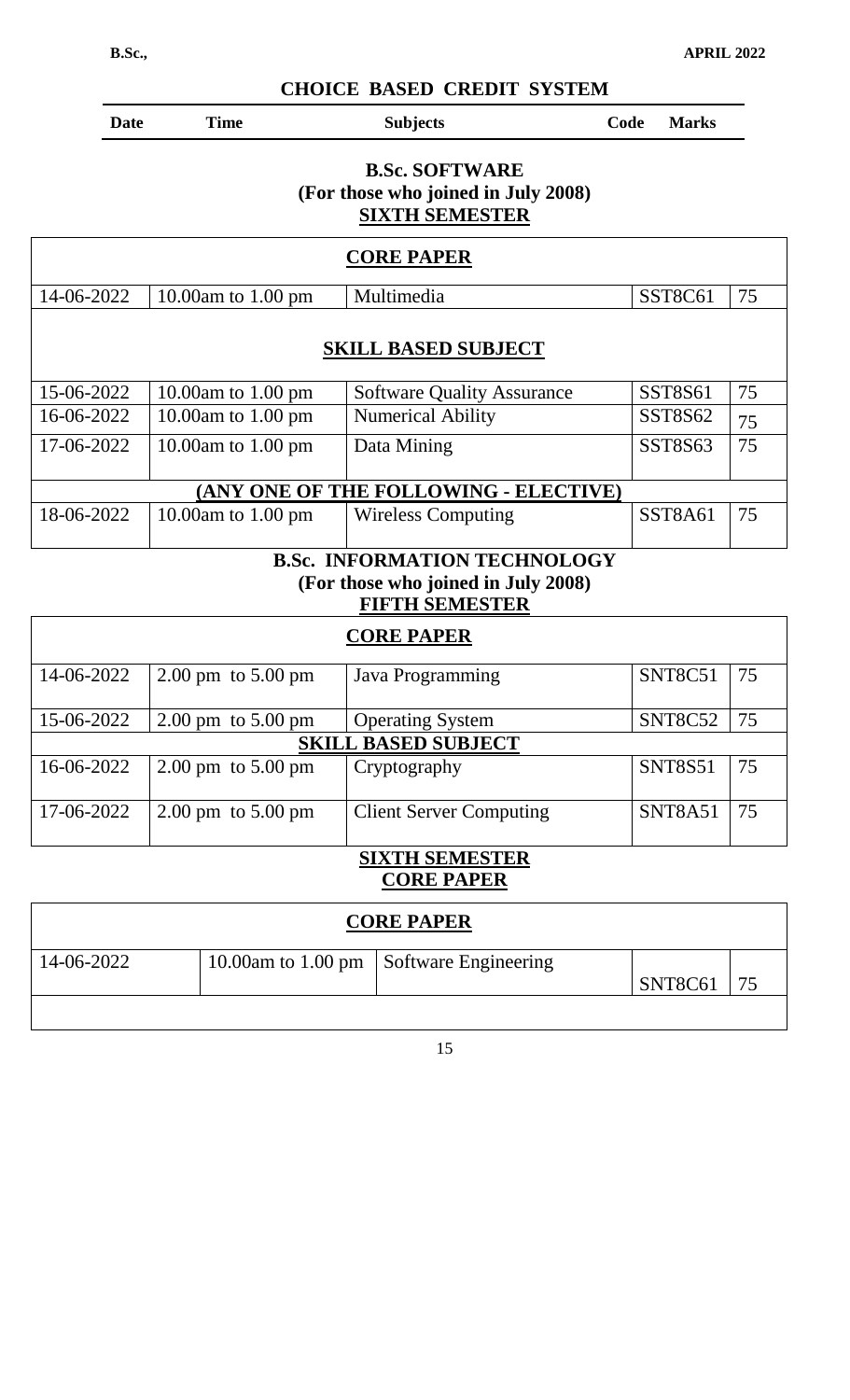| <b>Date</b> | <b>Time</b>                            | <b>Subjects</b>                                      | Code<br><b>Marks</b> |    |
|-------------|----------------------------------------|------------------------------------------------------|----------------------|----|
|             |                                        | SKILL BASED SUBJECT                                  |                      |    |
| 15-06-2022  | 10.00am to $1.00 \text{ pm}$           | <b>Numerical Aptitude</b>                            | <b>SNT8S61</b>       | 75 |
| 16-06-2022  | 10.00am to $1.00 \text{ pm}$           | Data Mining                                          | <b>SNT8S62</b>       | 75 |
| 17-06-2022  | 10.00am to $1.00$ pm                   | <b>Embedded Systems</b>                              | <b>SNT8S63</b>       | 75 |
|             |                                        | <b>(ANY ONE OF THE FOLLOWING - ELECTIVE)</b>         |                      |    |
| 18-06-2022  |                                        | <b>Computer Networks</b>                             | SNT8A61              | 75 |
|             | 10.00am to $1.00 \text{ pm}$           | Web Design                                           | SNT8A63              | 75 |
|             |                                        | <b>THIRD SEMESTER</b>                                |                      |    |
|             |                                        | <b>CORE PAPER</b>                                    |                      |    |
| 24-06-2022  | $2.00 \text{ pm}$ to $5.00 \text{ pm}$ | Visual Programming                                   | SNT8C31              | 75 |
|             |                                        |                                                      |                      |    |
|             |                                        | <b>FOURTH SEMESTER</b><br><b>SKILL BASED SUBJECT</b> |                      |    |

| $ 24-06-2022 $                      | 10.00am to 1.00 pm $\mid$ P.C. Software |                                                   | SNT8S41 |  |  |  |
|-------------------------------------|-----------------------------------------|---------------------------------------------------|---------|--|--|--|
| <b>B.Sc. INFORMATION TECHNOLOGY</b> |                                         |                                                   |         |  |  |  |
|                                     |                                         | (Feu these rules isined in Iuly $2016$ on rue del |         |  |  |  |

**(For those who joined in July 2016 on wards)**

|            |                                      | <b>CORE PAPER</b> |         |  |
|------------|--------------------------------------|-------------------|---------|--|
| 16-06-2022 | $2.00 \text{pm}$ to $5.00 \text{pm}$ | Java Programming  | SNTGC53 |  |

# **SIXTH SEMESTER**

| <b>CORE PAPER</b> |                                       |                            |         |    |
|-------------------|---------------------------------------|----------------------------|---------|----|
| 14-06-2022        | 10.00am to $1.00 \text{ pm}$          | <b>Android Programming</b> | SNTGC61 | 75 |
| 15-06-2022        | 10.00 $\text{am}$ to 1.00 $\text{pm}$ | Software Engineering       | SNTGC62 | 75 |
| 16-06-2022        | 10.00am to $1.00 \text{ pm}$          | Quantitative Aptitude      | SNTGS61 | 75 |

# **CHOICE BASED CREDIT SYSTEM**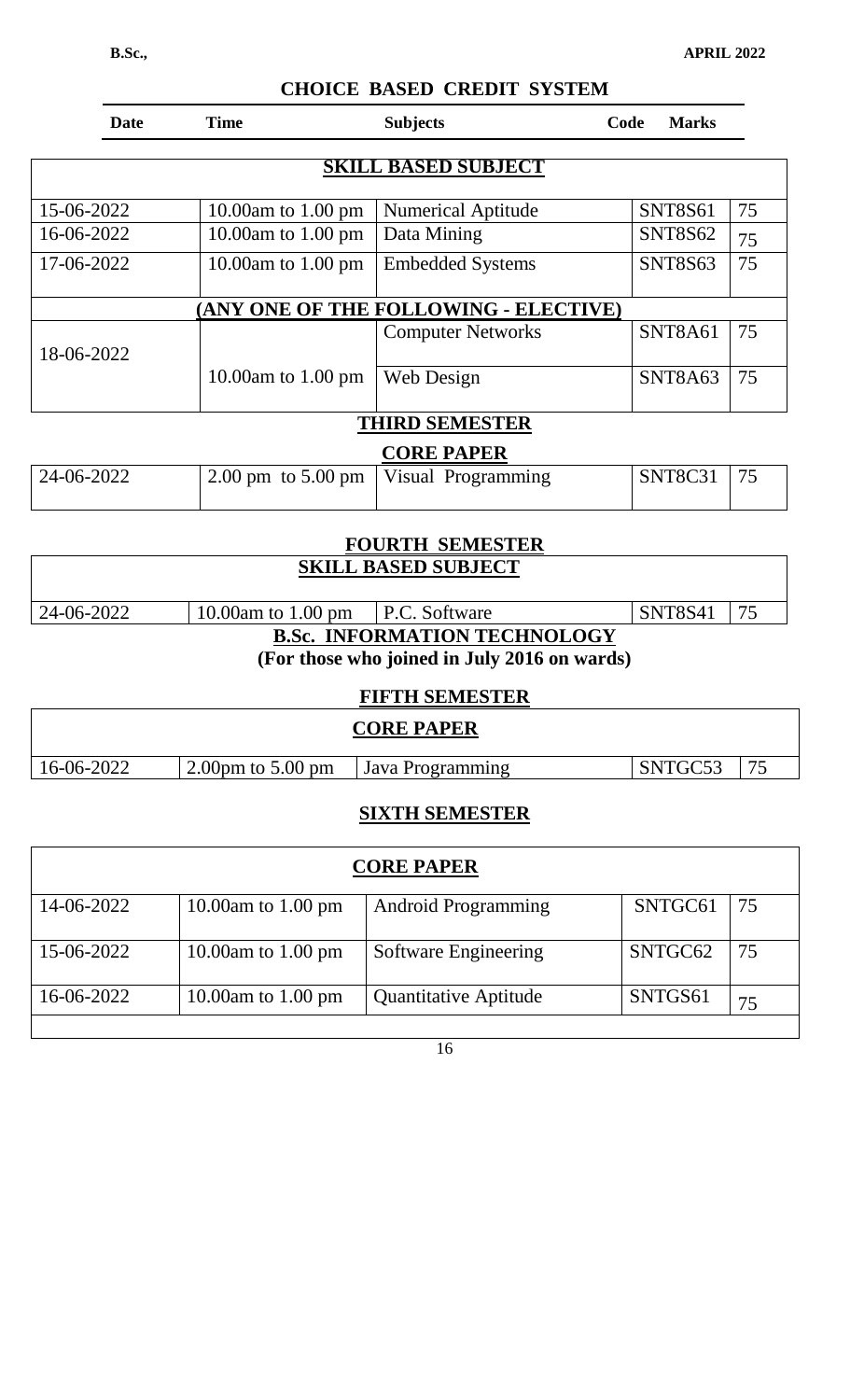### **B.Sc., APRIL 2022**

٦

## **CHOICE BASED CREDIT SYSTEM**

|            | <b>Date</b>                                       | <b>Time</b>                  | <b>Subjects</b>                              | Code | <b>Marks</b> |    |
|------------|---------------------------------------------------|------------------------------|----------------------------------------------|------|--------------|----|
|            |                                                   |                              | (ANY ONE OF THE FOLLOWING - ELECTIVE)        |      |              |    |
| 17-06-2022 |                                                   | 10.00am to $1.00 \text{ pm}$ | Introduction to unified Modeling<br>Language |      | SNTGA61      | 75 |
|            |                                                   |                              | Cryptography & Network<br>Security           |      | SNTGA63      | 75 |
|            | <b>BACHELOR OF COMPUTER APPLICATIONS (B.C.A.)</b> |                              |                                              |      |              |    |

**(For those who joined in July 2008)**

### **FIFTH SEMESTER**

| <b>CORE PAPER</b> |  |                                                              |         |  |
|-------------------|--|--------------------------------------------------------------|---------|--|
|                   |  | 15-06-2022   2.00 pm to 5.00 pm   Data Structures & Computer | SCA8C52 |  |
|                   |  | <b>Algorithms</b>                                            |         |  |

## **SIXTH SEMESTER**

| <b>CORE PAPER</b>          |                                       |                                          |         |    |    |  |
|----------------------------|---------------------------------------|------------------------------------------|---------|----|----|--|
| 15-06-2022                 | 10.00am to 1.00 pm                    | <b>Computer Networks</b>                 | SCA8C62 |    | 75 |  |
| <b>SKILL BASED SUBJECT</b> |                                       |                                          |         |    |    |  |
| 16-06-2022                 | 10.00am to 1.00 pm                    | Cryptography                             | SCA8S62 |    | 75 |  |
| 17-06-2022                 | 10.00am to $1.00 \text{ pm}$          | <b>Embedded Systems</b>                  | SCA8S63 |    | 75 |  |
|                            |                                       | (ANY ONE OF THE FOLLOWING - ELECTIVE)    |         |    |    |  |
| 18-06-2022                 | 10.00am to 1.00 pm                    | Web Technology                           | SCA8A61 |    | 75 |  |
|                            |                                       | <b>FOURTH SEMESTER</b>                   |         |    |    |  |
|                            |                                       | <b>CORE PAPER</b>                        |         |    |    |  |
| 24-06-2022                 | 10.00 $am$ to 1.00 $pm$               | Java Programming                         | SCA8C41 | 75 |    |  |
| 27-06-2022                 | 10.00am to $1.00 \text{ pm}$          | <b>Computer Graphics</b>                 | SCA8C42 | 75 |    |  |
|                            |                                       | <b>ALLIED SUBJECTS</b>                   |         |    |    |  |
| 28-06-2022                 | 10.00am to 1.00 pm                    | Principles of Costing                    | SCA8A41 | 75 |    |  |
| <b>SECOND SEMESTER</b>     |                                       |                                          |         |    |    |  |
|                            |                                       | <b>ALLIED SUBJECTS</b>                   |         |    |    |  |
| 29-06-2022                 | 10.00 $\text{am}$ to 1.00 $\text{pm}$ | <b>Resource Management</b><br>Techniques | SCA8A21 | 75 |    |  |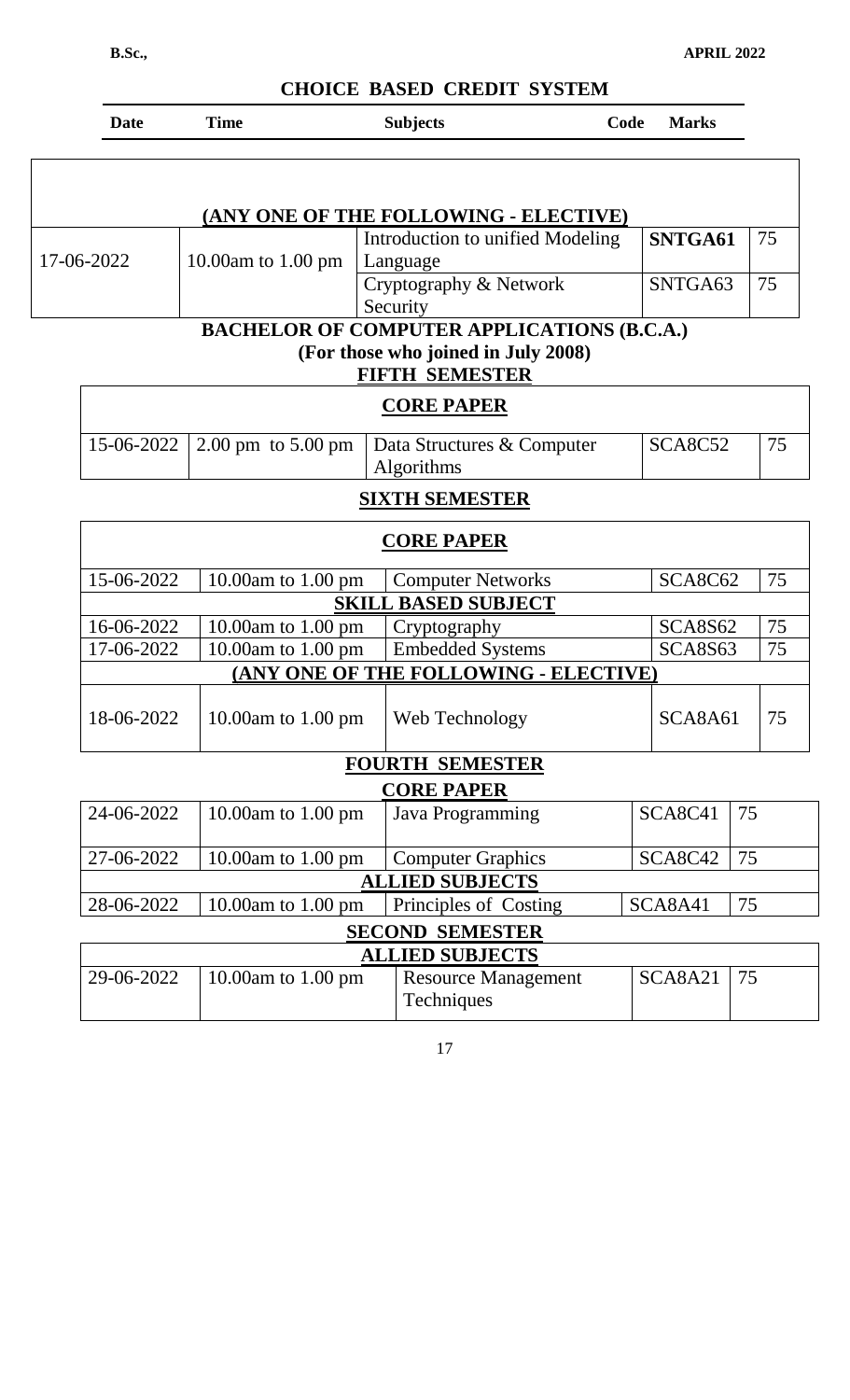| <b>Date</b> | Time | <b>Subjects</b> | Code Marks |
|-------------|------|-----------------|------------|
|-------------|------|-----------------|------------|

### **BACHELOR OF COMPUTER APPLICATIONS (B.C.A.) (For those who joined in July 2016 onwards)**

### **FOURTH SEMESTER**

| <b>CORE PAPER</b>      |                    |                           |         |    |  |
|------------------------|--------------------|---------------------------|---------|----|--|
| 24-06-2022             | 10.00am to 1.00 pm | Data Structure & Computer | SCAGC41 | 75 |  |
|                        |                    | <b>Algorithms</b>         |         |    |  |
| 27-06-2022             | 10.00am to 1.00 pm | <b>Computer Graphics</b>  | SCAGC42 | 75 |  |
| <b>ALLIED SUBJECTS</b> |                    |                           |         |    |  |
| 28-06-2022             | 10.00am to 1.00 pm | Principles of Costing     |         | 75 |  |
|                        |                    |                           | SCAGA41 |    |  |

### **SECOND SEMESTER**

|              |                                                     | <b>CORE PAPER</b>         |                     |  |
|--------------|-----------------------------------------------------|---------------------------|---------------------|--|
| $29-06-2022$ | $\vert 10.00$ am to 1.00 pm $\vert$ Object Oriented |                           | SCAGC <sub>21</sub> |  |
|              |                                                     | Programming with $C_{++}$ |                     |  |

### **B.SC., HOTEL MANAGEMENT**

### **FOURTH SEMESTER CORE PAPER**

|            |                               | UUNE LALEN                      |         |    |
|------------|-------------------------------|---------------------------------|---------|----|
| 24-06-2022 | 10.00 $\mu$ m to 1.00 $\mu$ m | <b>Quantity Food Production</b> | SHMGC41 | 75 |
| 27-06-2022 | 10.00 $\mu$ m to 1.00 $\mu$ m | Food & Beverage Service - II    | SHMGC42 | 75 |
|            |                               | <b>ALLIED SUBJECTS</b>          |         |    |
| 28-06-2022 | 10.00am to 1.00 pm            | <b>Front Office Operation</b>   | SHMGA41 | 75 |
| 29-06-2022 | 10.00 $\mu$ m to 1.00 $\mu$ m | <b>Accommodation Operation</b>  | SHMGA42 | 75 |
| 30-06-2022 | 10.00 $\mu$ m to 1.00 $\mu$ m | Food & Beverage Service         | SHMGA43 | 75 |
|            |                               | Management-I                    |         |    |
| 01-07-2022 | 10.00 $am$ to 1.00 $pm$       | <b>Hospitality Marketing</b>    | SHMGA44 | 75 |

### **B.Sc., HOME SCIENCE**

### **(NUTRITION, FOOD SERVICE MANAGEMENT AND DIETETICS WITH CA)**

### **FOURTH SEMESTER**

### **CORE PAPER**

| 24-06-2022             | 10.00am to 1.00 pm | Food Service Equipment Layout &<br><b>Quantity Cookery</b> | $ $ SNF8C41/<br>SNCAC <sub>41</sub> |  |  |
|------------------------|--------------------|------------------------------------------------------------|-------------------------------------|--|--|
| <b>ALLIED SUBJECTS</b> |                    |                                                            |                                     |  |  |
| $127 - 06 - 2022$      | 10.00am to 1.00 pm | <b>Nutritional Bio - Chemistry</b>                         | <b>SNF8A41/</b>                     |  |  |
|                        |                    |                                                            |                                     |  |  |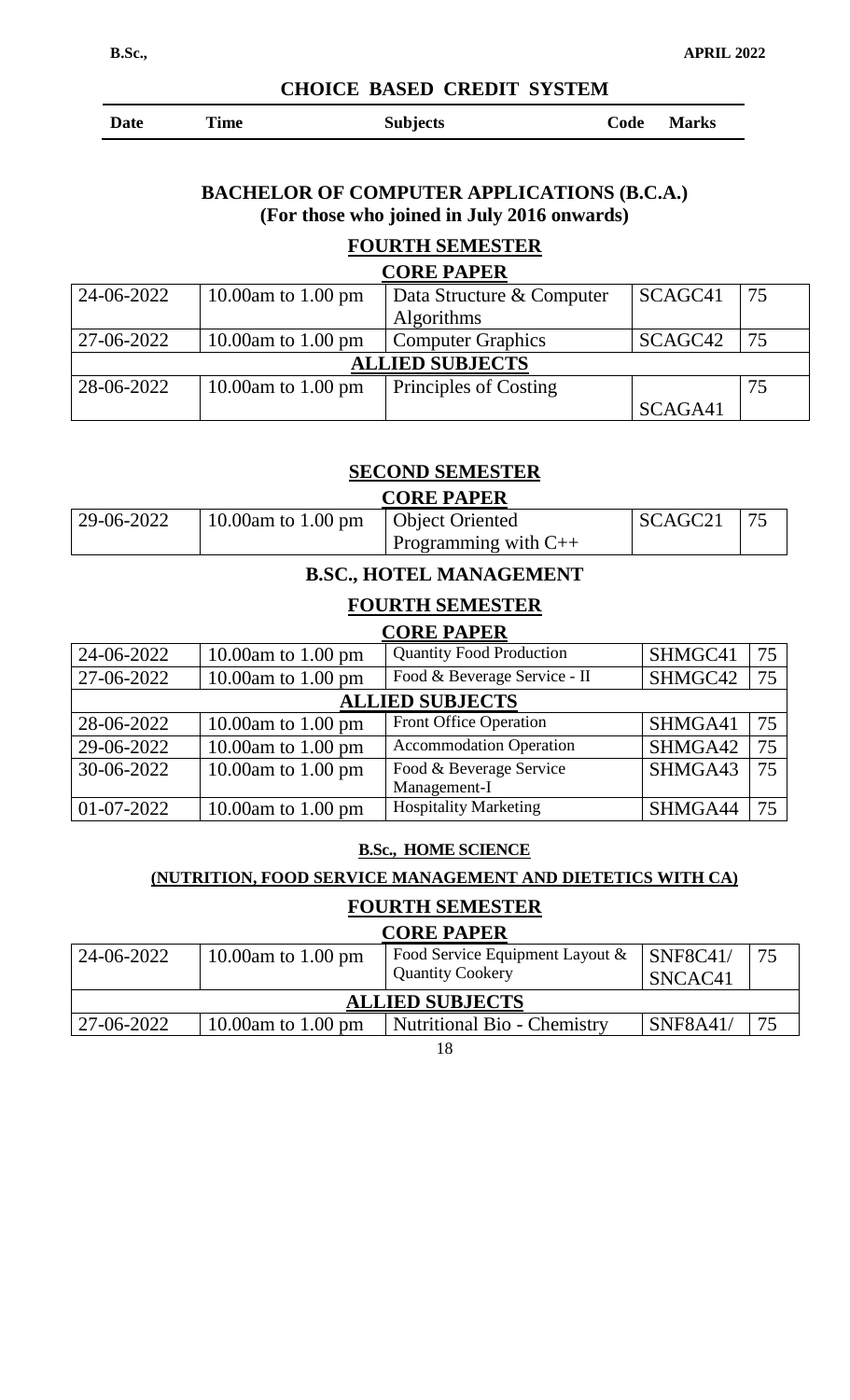| <b>Date</b> | Time               | <b>Subjects</b>   | <b>Marks</b><br>Code |  |
|-------------|--------------------|-------------------|----------------------|--|
|             |                    |                   |                      |  |
|             |                    |                   | SNCAA41              |  |
| 28-06-2022  | 10.00am to 1.00 pm | Human Development | <b>SNF8A42/</b>      |  |
|             |                    |                   | SNCAA42              |  |

### **B.Sc. PSYCHOLOGY (For those who joined in July 2012) SIXTH SEMESTER**

|                            |                              | <b>CORE PAPER</b>                                                 |                     |    |  |
|----------------------------|------------------------------|-------------------------------------------------------------------|---------------------|----|--|
| 14-06-2022                 | 10.00am to $1.00 \text{ pm}$ | Abnormal Psychology - II                                          | SPSCC61             | 75 |  |
| 15-06-2022                 | 10.00am to $1.00 \text{ pm}$ | Social Psychology - II                                            | SPSCC <sub>62</sub> | 75 |  |
| <b>SKILL BASED SUBJECT</b> |                              |                                                                   |                     |    |  |
| 16-06-2022                 | 10.00am to $1.00 \text{ pm}$ | <b>Personality Profile Through</b><br><b>Handwriting Analysis</b> | SPSCS <sub>61</sub> | 75 |  |
| 17-06-2022                 | 10.00am to $1.00 \text{ pm}$ | <b>Techniques in Handing</b><br><b>Emotions</b>                   | SPSCS62             | 75 |  |
| 18-06-2022                 | 10.00am to $1.00 \text{ pm}$ | Marketing and consumer<br><b>Behavior</b>                         | SPSCA61             | 75 |  |

### **B.Sc. PHYSICAL EDUCATION (For those who joined in July 2012)**

### **FIFTH SEMESTER**

| <b>CORE PAPER</b>          |                                        |                                   |         |    |  |
|----------------------------|----------------------------------------|-----------------------------------|---------|----|--|
| 14-06-2022                 | $2.00 \text{ pm}$ to $5.00 \text{ pm}$ | <b>Health Education and first</b> | SPDCC51 | 75 |  |
|                            |                                        | Aid                               |         |    |  |
| 15-06-2022                 | $2.00 \text{ pm}$ to $5.00 \text{ pm}$ | <b>Fundamental of Kinesiology</b> | SPDCC52 | 75 |  |
|                            |                                        |                                   |         |    |  |
| 16-06-2022                 | $2.00 \text{ pm}$ to $5.00 \text{ pm}$ | Theories of Track and Field       | SPDCC53 | 75 |  |
|                            |                                        |                                   |         |    |  |
| <b>SKILL BASED SUBJECT</b> |                                        |                                   |         |    |  |
| 17-06-2022                 | $2.00 \text{ pm}$ to $5.00 \text{ pm}$ | <b>Sports Physiotherapy</b>       | SPDCS51 | 75 |  |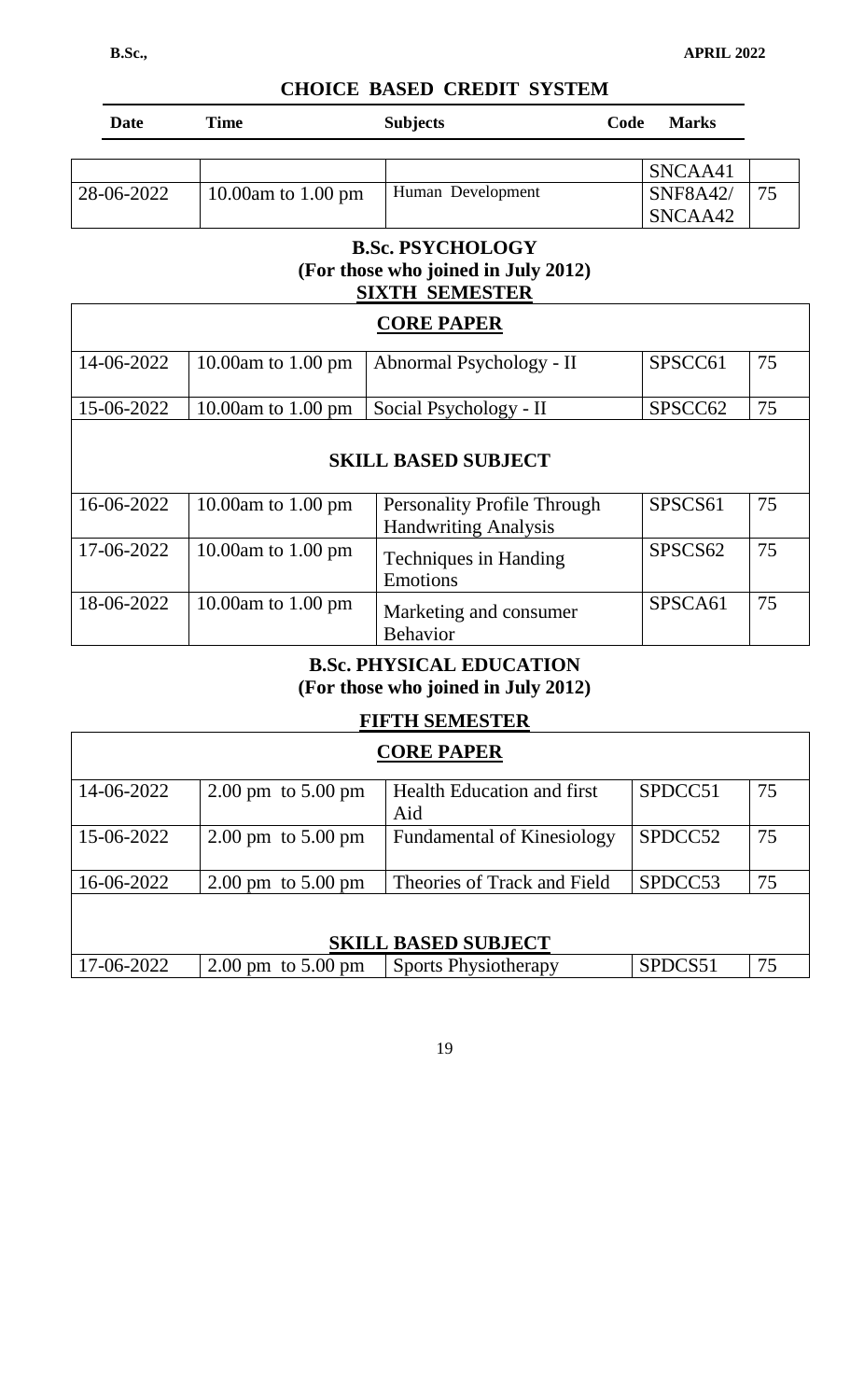| <b>Date</b>                                 | <b>Time</b>                            | <b>Subjects</b><br>Code                              | <b>Marks</b> |    |  |  |  |
|---------------------------------------------|----------------------------------------|------------------------------------------------------|--------------|----|--|--|--|
|                                             | <b>SIXTH SEMESTER</b>                  |                                                      |              |    |  |  |  |
|                                             | <b>CORE PAPER</b>                      |                                                      |              |    |  |  |  |
| 14-06-2022                                  | 10.00am to 1.00 pm                     | Theories of Track & Field - III                      | SPDCC61      | 75 |  |  |  |
|                                             | <b>BASED SUBJECT</b><br>SKILI          |                                                      |              |    |  |  |  |
| 15-06-2022                                  | 10.00am to 1.00 pm                     | Sports Physiology &<br>Sociology                     | SPDCS61      | 75 |  |  |  |
| 16-06-2022                                  | 10.00am to 1.00 pm                     | <b>Exercise Physiology</b>                           | SPDCS62      | 75 |  |  |  |
| 17-06-2022                                  | 10.00am to 1.00 pm                     | <b>Fitness Management</b>                            | SPDCS63      | 75 |  |  |  |
| <b>THIRD SEMESTER</b><br><b>CORE PAPER</b>  |                                        |                                                      |              |    |  |  |  |
| 24-06-2022                                  | 2.00 pm to 5.00 pm                     | Test and Measurement in<br><b>Physical Education</b> | SPDCC31      | 75 |  |  |  |
| 27-06-2022                                  | $2.00 \text{ pm}$ to $5.00 \text{ pm}$ | Anatomy and Physiology                               | SPDCC32      | 75 |  |  |  |
|                                             | <b>SKILL BASED SUBJECT</b>             |                                                      |              |    |  |  |  |
| 28-06-2022                                  | $2.00 \text{ pm}$ to $5.00 \text{ pm}$ | <b>Statistics in Physical Education</b>              | SPDCS31      | 75 |  |  |  |
| <b>FOURTH SEMESTER</b><br><b>CORE PAPER</b> |                                        |                                                      |              |    |  |  |  |
| 24-06-2022                                  | 10.00am to $1.00$ pm                   | Theories of Major Games - II                         | SPDCC41      | 75 |  |  |  |
| <b>SKILL BASED SUBJECT</b>                  |                                        |                                                      |              |    |  |  |  |
| 27-06-2022                                  | 10.00am to 1.00 pm                     | Introduction to computer<br>Education                | SPDCS41      | 75 |  |  |  |
|                                             |                                        | <b>SECOND SEMESTER</b><br><b>CORE PAPER</b>          |              |    |  |  |  |

|  | $\vert$ 30-06-2022 $\vert$ 10.00am to 1.00 pm $\vert$ Theories of Major Games – I | $\vert$ SPDCC21   75 |  |
|--|-----------------------------------------------------------------------------------|----------------------|--|
|  | and Track & Field - I                                                             |                      |  |

## **ALLIED SUBJECTS**

| 29-06-2022 |                              | 10.00am to 1.00 pm   Methods in Physical Education                       | SPDCA41        | $\overline{75}$  |
|------------|------------------------------|--------------------------------------------------------------------------|----------------|------------------|
| 20-06-2022 | $\approx 2.00$ pm to 5.00 pm | <b>Sports Training Methods</b>                                           | $SPDCA51$   75 |                  |
| 20-06-2022 |                              | 10.00am to 1.00 pm   Theories of Specialization Major   SPDCA61<br>games |                | $\overline{175}$ |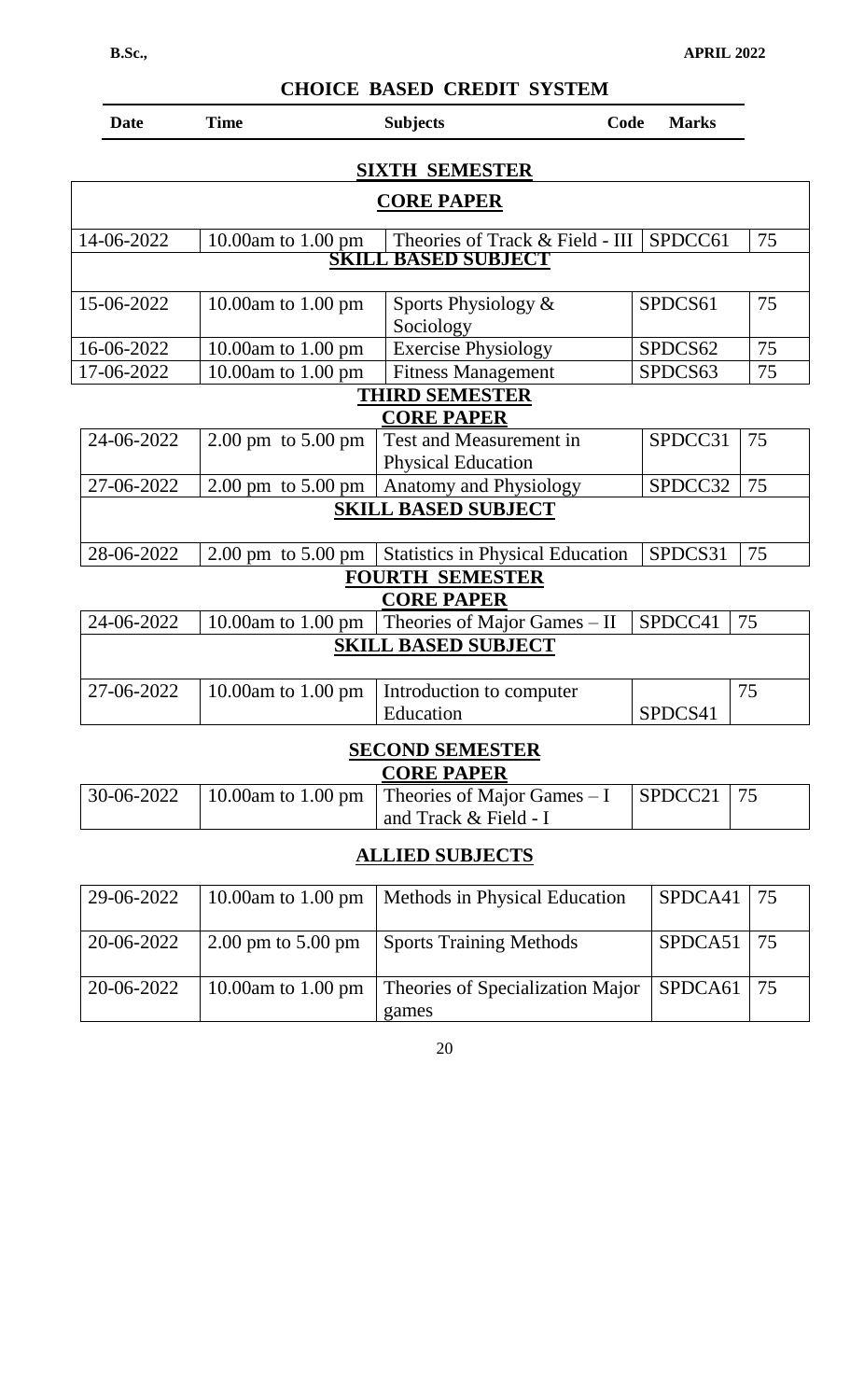|  | Date | Time | <b>Subjects</b> | Code<br><b>Marks</b> |
|--|------|------|-----------------|----------------------|
|--|------|------|-----------------|----------------------|

# **BOTANY**

| 02-07-2022 2.00 pm to 5.00 pm   Plant Diversity |                                                          | SBY8A11 | 75 |
|-------------------------------------------------|----------------------------------------------------------|---------|----|
|                                                 | 20-06-2022 2.00 pm to 5.00 pm Taxonomy & Embryology      | SBY8A31 | 75 |
|                                                 | <b>Angiosperms Medicinal Botany</b>                      |         |    |
|                                                 | $20-06-2022$   10.00am to 1.00 pm   Plant Physiology and | SBY8A41 | 75 |
|                                                 | Horticulture                                             |         |    |

# ZOOLOGY

|              | 06-07-2022   2.00 pm to 5.00 pm | Invertebrata                                                                   | SZY8A11 | 75 |
|--------------|---------------------------------|--------------------------------------------------------------------------------|---------|----|
|              | 06-07-2022   10.00am to 1.00 pm | Chordata                                                                       | SZY8A21 | 75 |
|              | 21-06-2022   2.00 pm to 5.00 pm | Microbiology, Cell Biology,<br>Genetics, Molecular Biology &<br>Bio-Technology | SZY8A31 | 75 |
| $21-06-2022$ | 10.00am to 1.00 pm              | Developmental Biology, Bio<br>Chemistry, Physiology,<br>Immunology& Evolution  | SZY8A41 | 75 |
| $05-07-2022$ | 2.00 pm to $5.00 \text{ pm}$    | General Biology I                                                              | SZY8A33 | 75 |

# **PHYSICS**

| 04-07-2022 2.00 pm to 5.00 pm   | Mechanics, Properties of<br>Matter and Sound      | SPH8A11   75 |    |
|---------------------------------|---------------------------------------------------|--------------|----|
| 04-07-2022   10.00am to 1.00 pm | Thermal Physics                                   | SPH8A21      | 75 |
| 22-06-2022 2.00 pm to 5.00 pm   | Electricity & Electronics                         | SPH8A31      | 75 |
| 22-06-2022   10.00am to 1.00 pm | Optics, Spectroscopy and<br><b>Modern Physics</b> | SPH8A41      | 75 |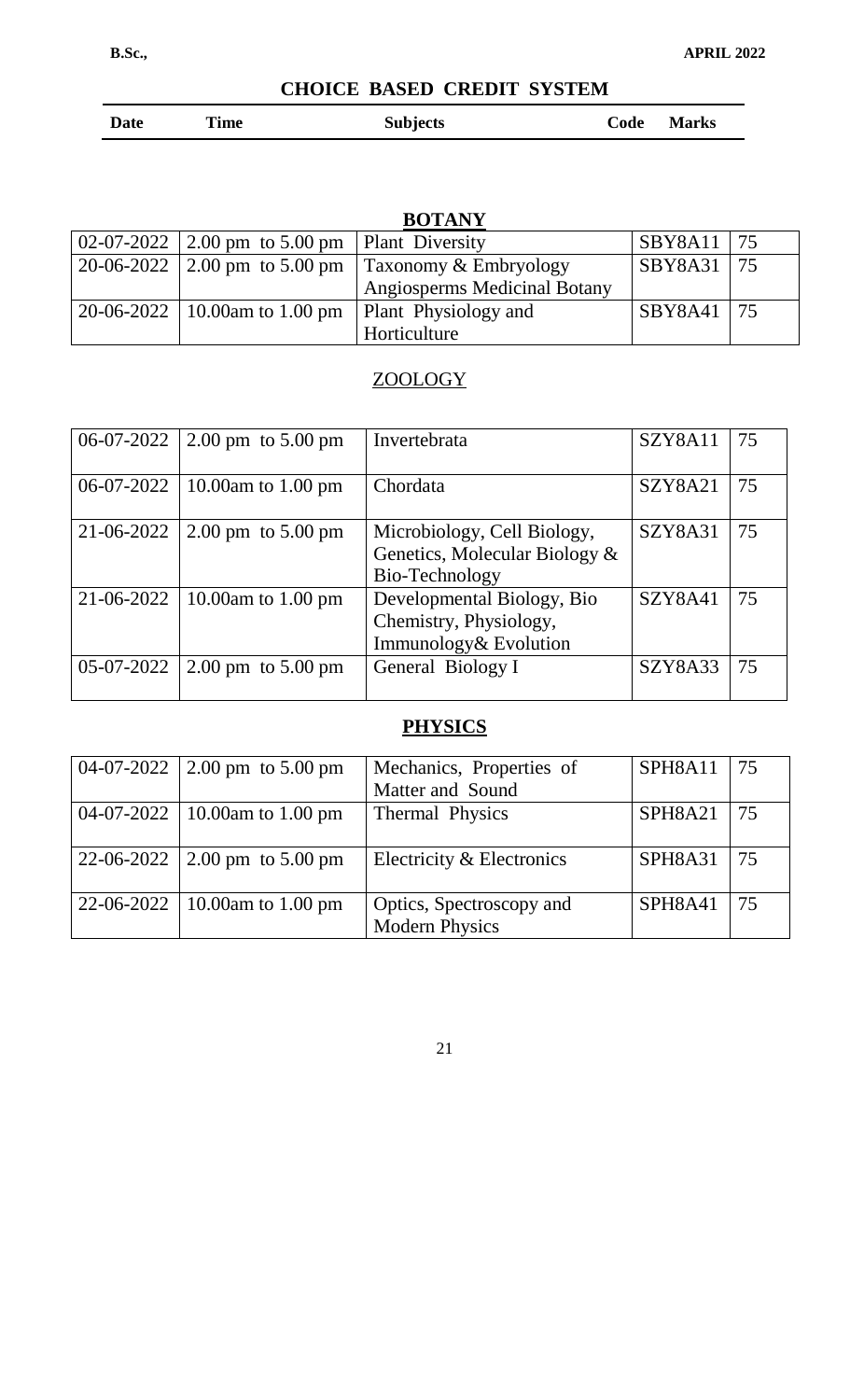| <b>Time</b><br><b>Date</b> | <b>Subjects</b> | Code | <b>Marks</b> |
|----------------------------|-----------------|------|--------------|
|----------------------------|-----------------|------|--------------|

### **CHEMISTRY**

| 29-06-2022   2.00 pm to 5.00 pm | Inorganic, Organic& Physical<br>Chemistry I  | SCH8A11 | 75 |
|---------------------------------|----------------------------------------------|---------|----|
| 29-06-2022   10.00am to 1.00 pm | Organic & Physical Chemistry I               | SCH8A21 | 75 |
| $30-06-2022$ 2.00 pm to 5.00 pm | Inorganic, Organic& Physical<br>Chemistry II | SCH8A31 | 75 |
| 30-06-2022   10.00am to 1.00 pm | Organic & Physical Chemistry II              | SCH8A41 | 75 |

# **APPLIED ELECTRONICS**

| 21-06-2022 | $\vert 2.00 \,\mathrm{pm} \,$ to 5.00 pm | <b>Simple Control Systems and</b><br>Applications of ICS                     | SEL8A53   75 |     |
|------------|------------------------------------------|------------------------------------------------------------------------------|--------------|-----|
| 22-06-2022 |                                          | 10.00am to 1.00 pm   Communication Systems<br>Microprocessor and<br>Computer | SEL8A63      | 175 |

### **ALLIED FOR MATHEMATICS MAJOR (Those who joined in July 2008)**

| 30-06-2022 | $2.00 \text{ pm}$ to $5.00 \text{ pm}$ | Mathematics -I  | SMT8A11 | 75 |
|------------|----------------------------------------|-----------------|---------|----|
| 30-06-2022 | 10.00am to $1.00 \text{ pm}$           | Mathematics-II  | SMT8A21 | 75 |
| 20-06-2022 | $2.00 \text{ pm}$ to $5.00 \text{ pm}$ | Mathematics-IV  | SMT8A31 | 75 |
| 20-06-2022 | 10.00am to 1.00 pm                     | Mathematics -V  | SMT8A41 | 75 |
| 01-07-2022 | $2.00 \text{ pm}$ to $5.00 \text{ pm}$ | Mathematics -VI | SMT8A43 | 75 |
| 01-07-2022 | 10.00am to 1.00 pm                     | Mathematics-III | SMT8A23 | 75 |
|            |                                        |                 |         |    |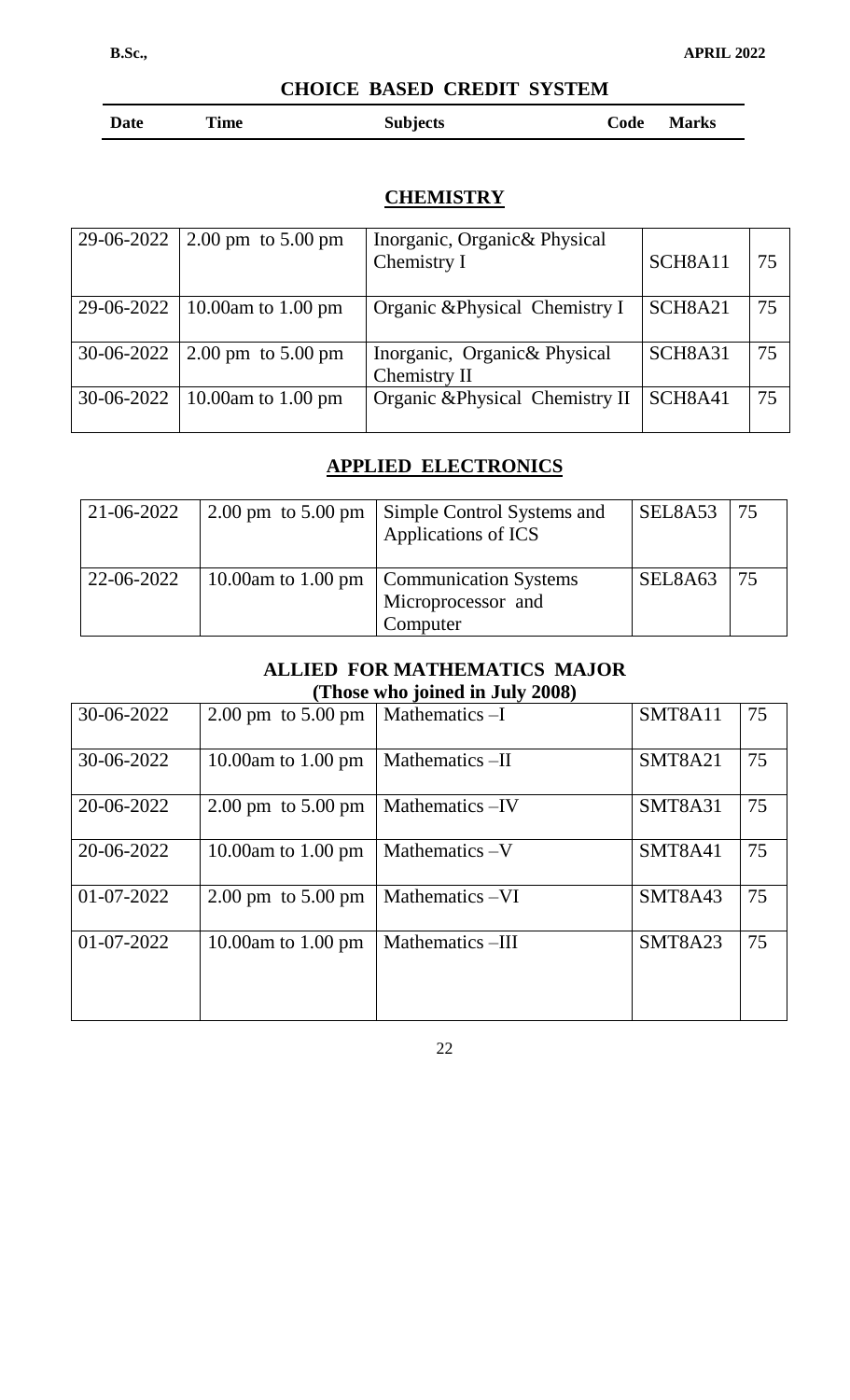| <b>Date</b>  | <b>Time</b>                            | <b>Subjects</b>         | Code | <b>Marks</b>        |    |
|--------------|----------------------------------------|-------------------------|------|---------------------|----|
|              |                                        |                         |      |                     |    |
| 01-07-2022   | $2.00 \text{ pm}$ to $5.00 \text{ pm}$ | Programming in C        |      | SMTDA32/<br>SMCDA32 | 75 |
| $01-07-2022$ | 10.00am to 1.00 pm                     | Programming in $C_{++}$ |      | SMTDA41/<br>SMCDA42 | 75 |
| 20-06-2022   | $2.00 \text{ pm}$ to $5.00 \text{ pm}$ | Statistics - I          |      | SMTDA51/<br>SMCDA51 | 75 |
| 20-06-2022   | 10.00am to 1.00 pm                     | Statistics - II         |      | SMTDA61/<br>SMCDA61 | 75 |

### **BACHELOR OF COMPUTER APPLICATIONS (B.C.A.) (For those who joined in July 2016 onwards)**

# SIXTH SEMESTER

| CORE PAPER            |                                                                   |                              |                     |    |
|-----------------------|-------------------------------------------------------------------|------------------------------|---------------------|----|
| 20-06-2022            | SCAGC <sub>61</sub><br>10.00 am to 1.00 pm<br>Dot Net Programming |                              |                     |    |
|                       |                                                                   |                              |                     |    |
| 21-06-2022            | 10.00am to $1.00 \text{ pm}$                                      | Software Engineering         | SCAGC <sub>62</sub> | 75 |
|                       |                                                                   | <b>ELECTIVE PAPER</b>        |                     |    |
| 22-06-2022            | 10.00am to 1.00 pm                                                | Data Mining                  | SCAGA61             | 75 |
|                       |                                                                   | <b>SKILL BASED SUBJECT</b>   |                     |    |
|                       |                                                                   |                              |                     |    |
| 23-06-2022            | 10.00am to $1.00 \text{ pm}$                                      | <b>Quantitative Aptitude</b> | SCAGS61             | 75 |
|                       |                                                                   |                              |                     |    |
| <b>ELECTIVE PAPER</b> |                                                                   |                              |                     |    |
| 24-06-2022            | $2.00 \text{pm}$ to $5.00 \text{pm}$                              | Web Technology               | SCAGA52             | 75 |
|                       |                                                                   |                              |                     |    |